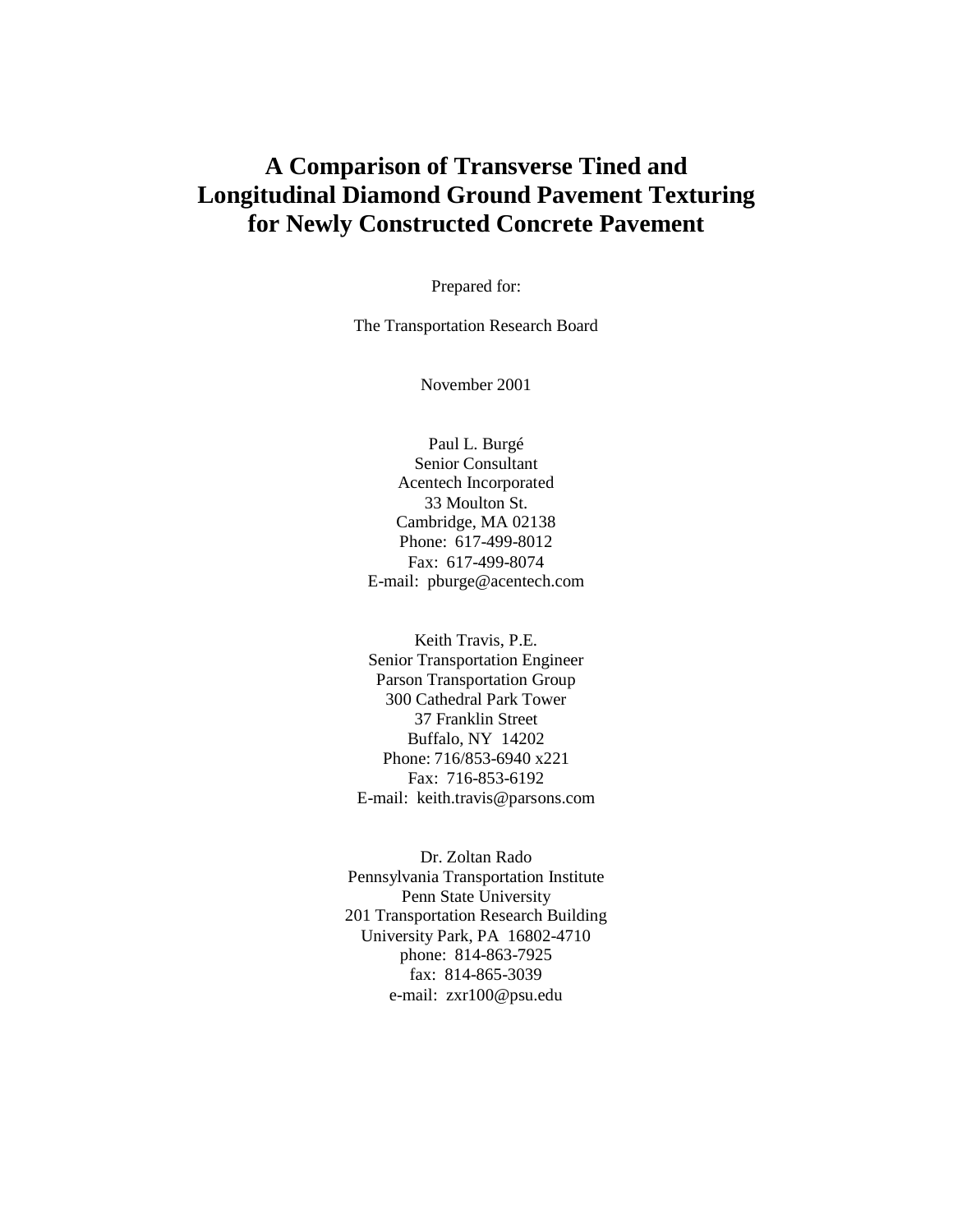## **ABSTRACT**

The purpose of this study is to provide a comparison of longitudinal diamond ground and transverse tined pavement surface texturing for newly constructed Portland Cement Concrete Pavement (PCCP). The study area is located along a test-section of I-190 in Buffalo, New York. The two PCCP surface treatment types being evaluated in this report are compared based on safety, noise, construction cost, service life, rideability, handling, and maintenance requirements. This paper documents the initial evaluation and also analysis of follow-up noise and skid resistance measurements conducted approximately one year later.

Analysis of the initial testing indicates that the relative skid resistance of the experimental longitudinal diamond ground surface is as good or better than that of the transverse-tined surface. The results of the noise analysis indicate that the longitudinal diamond ground surface is 2 to 5 decibels quieter depending primarily on the traffic vehicle mix. Noise and skid resistance measurements conducted one year later showed little change. While less construction time was required for the transverse tined pavement as compared to the diamond ground pavement, the actual cost difference is not quantifiable. However, a higher initial cost for longitudinal diamond grinding would likely be partially offset by an extended service life.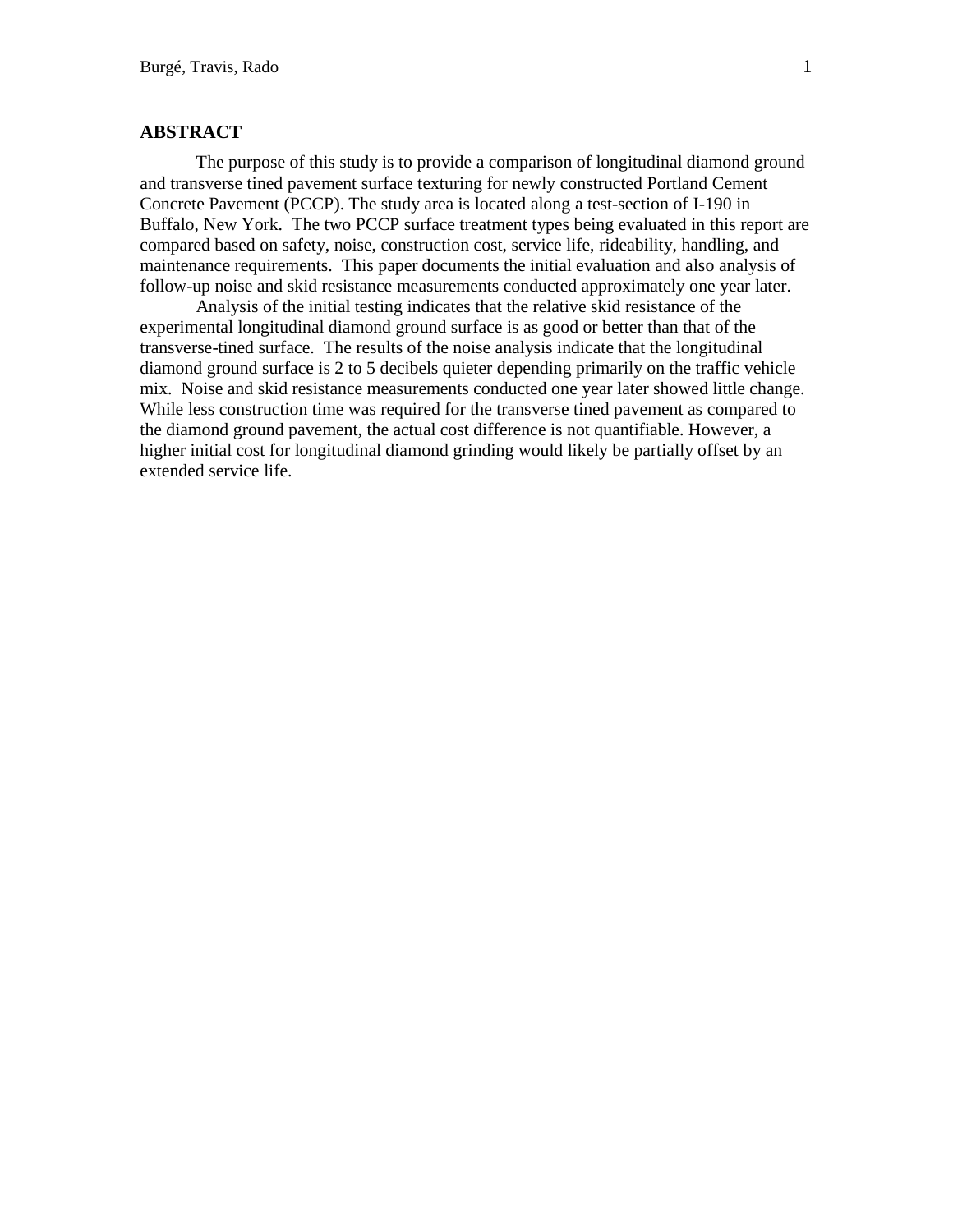## **INTRODUCTION**

Surface texturing of concrete pavement is required on projects funded by the Federal Highway Administration (FHWA) to reduce skidding under wet pavement conditions. PCCP surfaces are often finished with a transverse tined texture during construction to increase skid resistance. Alternate pavement surface treatments are occasionally considered in an effort to reduce the tire-pavement noise associated with the traditional finish. However, a compromise in the safety or a reduction in the effective service life along with significant added construction costs would be undesirable side effects resulting from efforts to achieve a reduction in traffic-generated noise levels.

As part of a New York State Thruway Authority (NYSTA) highway reconstruction contract, a new PCCP surface texturing technique was implemented along portions of the Niagara Section of the NYS Thruway, Interstate 190 (I-190). The experimental surface treatment (longitudinal diamond ground texturing) was implemented adjacent to noisesensitive areas in lieu of the conventional transverse tined concrete surface texturing method currently approved by the FHWA.

The purpose of this study is to provide a comparison of key performance characteristics between longitudinal diamond ground and transverse tined pavement surface texturing for newly constructed PCCP.

The test section of the highway included newly constructed segments of both traditional transversely tined PCCP and the experimental longitudinal diamond ground PCCP. Sample sections of both pavement types were included on both northbound and southbound lanes. The test-section of northbound pavement was opened to traffic in December of 1999. The test-section of southbound pavement was opened to traffic in December of 1998.

#### **Approach**

The two PCCP surface treatment types evaluated in this study are compared based on safety, noise, construction cost, service life, rideability, handling, and maintenance requirements. Comparisons are made on a section of highway of the same construction (other than surface treatment) and exposed to the same traffic and weather conditions.

Skid testing and accident reports are used to evaluate safety characteristics. Noise measurements and analytical modeling are used to compare the traffic generated noise levels. The unit price bid by the awarded construction contractor is used to compare relative construction costs. User surveys are used to obtain feedback from highway maintenance personnel, state police and the general traveling public to assess differences in rideability, handling, and maintenance requirements. Each of the aforementioned characteristics will be monitored over a period of five years to assess the service life of each PCCP surface treatment.

This paper reports the results and analysis of construction cost data and the initial set of noise and skid resistance measurements plus follow-up measurements conducted approximately one year later. Additional follow-up noise and skid-resistance measurements will be conducted annually through 2005 in order to continue documenting changes in pavement properties.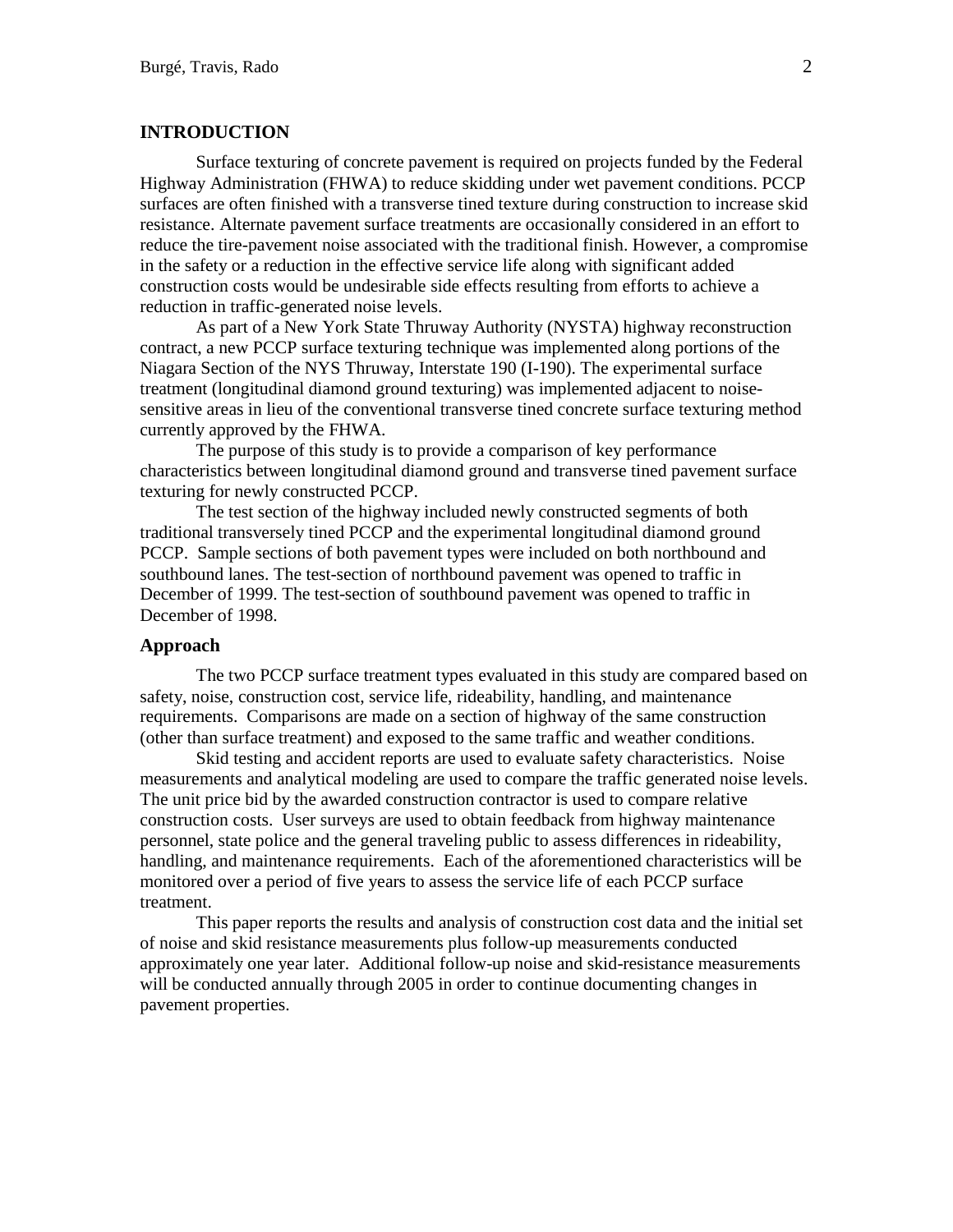## **MATERIALS AND CONSTRUCTION DETAILS**

Construction practices and materials used for the pavement test sections were kept as consistent as possible between the two pavement types except for the actual surface treatments, as detailed below.

### **Materials**

Characteristics of the PCCP used on the portions of the I-190 relative to this study are typical of new PCCP construction in this region.

#### **Construction**

#### *Paving*

The unreinforced PCCP has transverse joints spaced at 5.5 meters. The transverse joints were saw-cut at a width of approximately 11 mm. Transverse joints were then beveled and a preformed neoprene joint sealer was installed leaving a 6.5 to 9.5 mm finished joint depth. The joint width and depth was kept as small as practical to help reduce wheel noise sometimes referred to as "tire-slap".

#### *Transverse Tined Texturing*

Transverse tined texturing was performed as per NYSDOT Special Specification: *Item 25502.070299 - Cement Concrete Pavement, Unreinforced, Class C, Profilographed*.

Immediately after finishing operations were completed and prior to the application of curing compounds, the surface of the concrete was textured with a set of randomly spaced spring steel tines in a direction perpendicular to the centerline of pavement (transverse). The individual tines were 3.1 mm wide, 0.71 mm thick, and 127 mm long. The tine spacing, size, and depth is a result of research that has been performed in an effort to minimize tirepavement noise or "wheel-whine" characteristic of tined pavement surfaces (*1*). Although acoustical spectral data is not presented in this paper, we note that the randomly spaced tining effectively prevented audible whine and other tonal characteristics.

## *Longitudinal Diamond Ground Texturing*

The longitudinal diamond ground texturing was performed as per NYSDOT Special Specification: *Item 25502.5010 - Full Diamond Grinding and Texturing of Concrete Pavement / Profilographe*d.

Diamond grinding involves the removal of a thin layer of the cured concrete surface using a machine with closely spaced diamond-coated circular saw blades. The diamond blades are spaced such that the thin fins of concrete left between the blade cuts break off during the grinding process, leaving a level surface with longitudinal texture. The grinding head contained 166 saw blades (3.18 mm thick), set at 2.67 mm spacing.

#### **Construction Duration and Cost**

Both construction duration and bid price were compared to determine the cost differential between the two pavement surface treatments. Construction duration is an important factor because additional construction time would result in additional delays to the traveling public. Also, the contractor would include the cost of extended construction duration in the bid prices for maintenance and protection of traffic (MPT) and related construction items.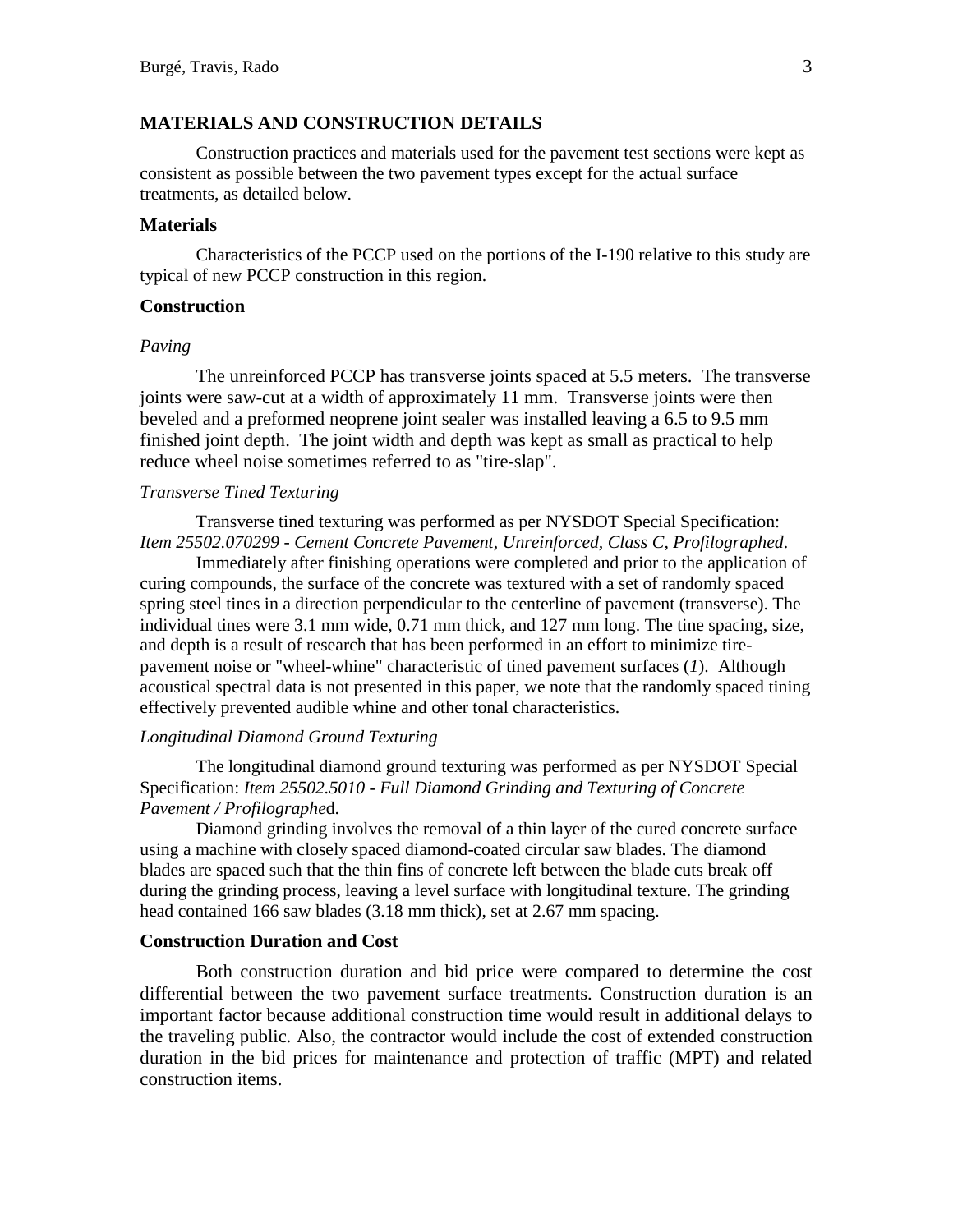#### *Construction Duration*

For the subject contract (TAN 97-91), less construction time was required for the transverse tined pavement as compared to the diamond ground pavement.

The operation of tining was automated. It was performed from the same work-bridge and during the same work operation as the floating/finishing. Therefore, the production rate is only slightly increased over that where no tining is required (as would be the case in preparing the surface for diamond grinding).

The rate of the diamond grinding process varies depending on equipment horsepower, aggregate hardness, condition of the cutting blades, and the depth of the cut. For this project, the grinding rate was approximately 0.6 lane-Km per day (0.4 lanemiles/day). In addition there was a 7-day minimum curing time required prior to grinding. The diamond grinding process was completed over continuous highway sections during an independent construction sequence.

#### *Cost*

From the information available on the subject contract, there is inadequate information to determine the precise cost difference between the two surfacing techniques.

The price bid for the diamond grinding item on this project was \$3.15/ $\text{m}^2$  (\$3.75/yd<sup>2</sup>). The average industry cost is  $$2.10/m^2$  (\$2.50/yd<sup>2</sup>) (2). The increased cost above the industry average is likely due to the fact that diamond grinding is a relatively new industry to the area. The subcontractor was brought in from out-of-state, and the test areas for grinding were relatively small, both of which cause the cost per square yard to be higher. Also, additional time to grind or float finish the pavement is sometimes needed to achieve required tolerances before tining.

## **PAVEMENT NOISE ANALYSIS**

Research has shown that different commonly used pavement materials and treatments can have a significant influence on highway-generated noise levels (*3,4*). The pavement noise analysis for this study uses a combination of noise measurements and analytical noise modeling to evaluate the relative acoustical performance for the two candidate pavement types for both empirical and theoretical highway traffic conditions.

#### **Noise Measurements**

A series of traffic noise measurements were conducted along the northbound lanes of the test section between April 11 and April 20, 2000. Noise measurement and analysis procedures were consistent with specifications in *Measurement of Highway-Related Noise* (*5*) and *Development of National Reference Energy Mean Emission Levels for the FHWA Traffic Noise Model* (*4*). The measurement program included single vehicle pass-by measurements, drop-off vehicle noise measurements, and aggregate traffic noise measurements.

#### *Single Vehicle Pass-by Measurements*

Single vehicle pass-by measurements were conducted for both longitudinal ground, and transverse tined pavement types. Measurements were conducted between 11 PM and 6 AM, in order to better capture isolated individual vehicle events.

The single vehicle pass-by measurements were conducted in accordance with documented procedures for the development of Reference Energy Mean Emission Levels (REMEL's) used in the FHWA Traffic Noise Model. Due to project terrain constraints, the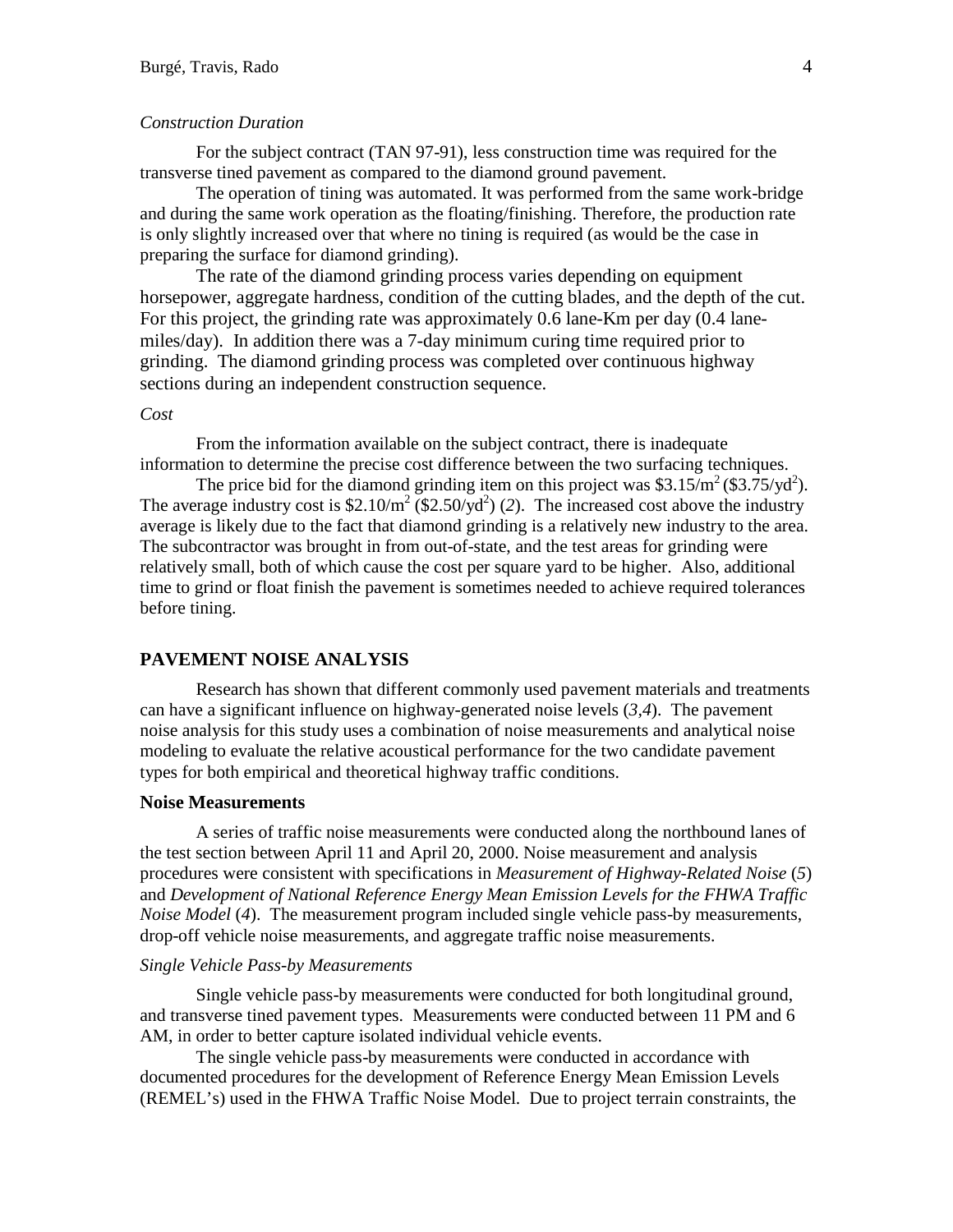recommended 15 meter (50 foot) reference measurement positions were not available for both pavement types. Therefore, the single vehicle pass-by measurements were conducted at a distance of 7.5 m (25 ft) and adjusted to the 15 m (50 ft) reference distance using the measured drop-off correction.

The results of the single vehicle pass-by measurements (adjusted for the reference distance) were graphed to show individual vehicle data points. Linear regressions representing each pavement surface type were calculated for automobile, medium truck, and heavy truck types. An example of the data and regression curves for autos and light trucks care shown in Figure 1. Similar graphs were generated for medium trucks and heavy trucks.

## *Drop-off Noise Measurements*

The primary single vehicle measurement site, near the interface of the two pavement types did not allow for the required 15 meter wayside measurement position due to an existing embankment. A secondary measurement location was selected in order to measure the single vehicle drop-off correction. An average drop-off correction value of 6.2 dB was measured for all vehicle types.

#### *Aggregate Traffic Measurements*

Long-term (24 hour) aggregate traffic noise measurements were taken in order to determine the loudest hour of the day for the study area.

Short-term (1-hour) aggregate traffic noise measurements were collected during the loudest hour of the day concurrently with classified traffic counts to identify time-averaged noise level for both pavement types and associated traffic mix.

#### **Traffic Noise Model Analysis**

The FHWA Traffic Noise Model (TNM) is a Windows computer based analytical model that predicts traffic generated noise levels. The program predicts hourly average noise levels in A-weighted decibels (dBA) based on traffic volumes and mix, roadway and landscape topography, and other factors. The program uses Reference Energy Mean Emission Levels (REMELs) for a variety of vehicle types (autos, medium trucks, heavy trucks, buses and motorcycles) for a number of standard pavement types, including standard PCCP, dense grade asphalt, open grade asphalt, and an average of all pavement types. The program also provides for the input of user-defined REMELs for special vehicle types.

## *TNM User Defined Vehicles Parameters*

Using single vehicle pass-by measurement data for each pavement type, parameters required to specify user-defined vehicles in FHWA's Traffic Noise Model (TNM) were developed for each of the three primary vehicle types (autos, medium trucks, heavy trucks) . User-defined vehicle parameters were developed for both pavement types. Table 1 summarizes input parameters developed from the noise measurements, along with 95% confidence limits for the linear regression of each vehicle/pavement type.

The "minimum level" parameter specified in Table 1 is representative of low speed vehicle noise, where the noise level is assumed to be dominated by engine/exhaust noise (independent of tire-pavement noise contributions). Because the data collected for this study is limited to vehicles traveling at highway speeds (80 to 140 km/h), the published TNM standard minimum levels for each of the three vehicle types is used.

TNM runs using new REMEL parameters for the candidate pavement types were validated to within approximately one decibel when compared to aggregate noise measurements.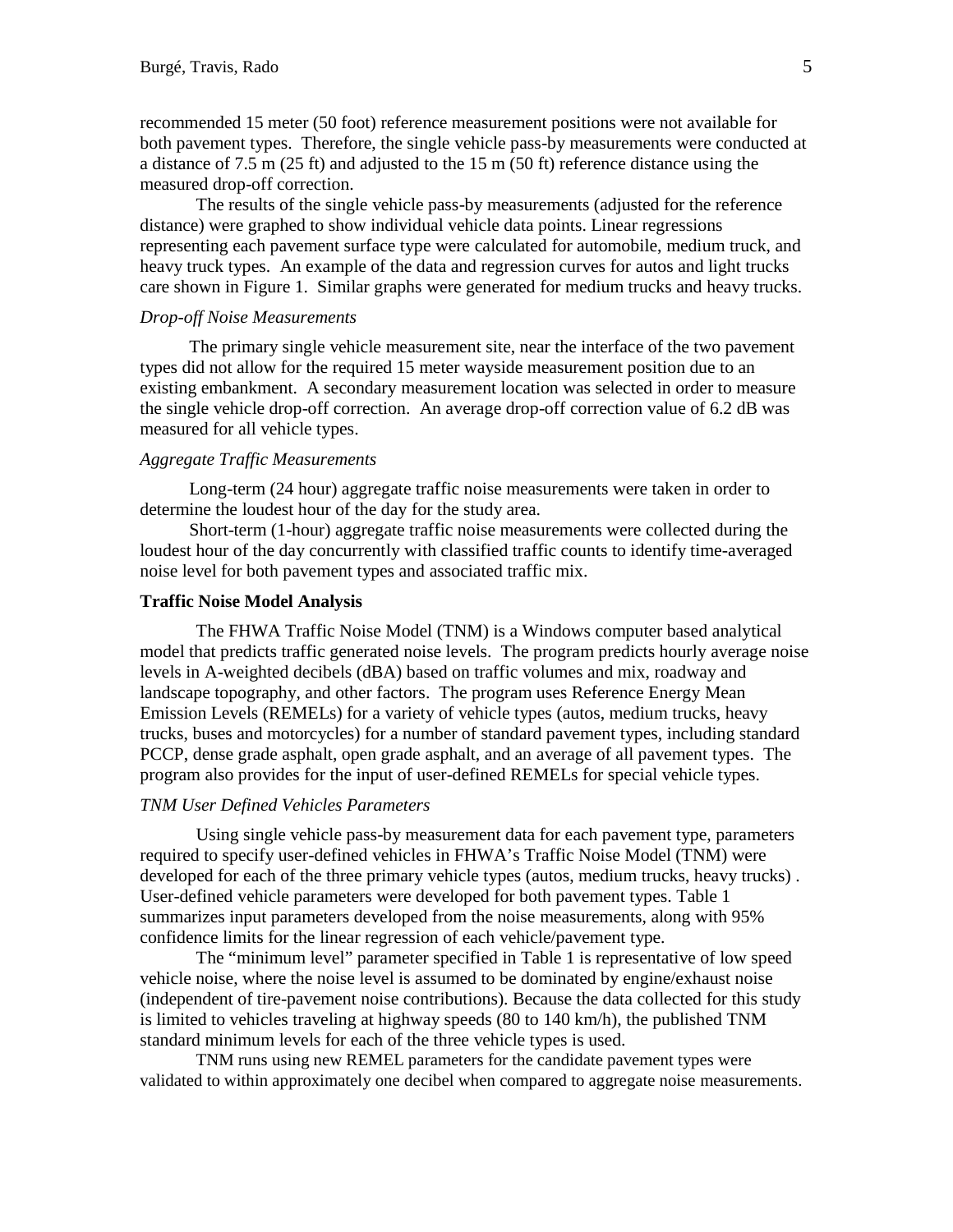#### *TNM Vehicle Mix Scenarios*

Four theoretical traffic mix scenarios were developed as a comparison parameter for pavement noise levels as follows:

- 1. Parkway: 100% autos and light trucks.
- 2. Light truck usage: 95% autos and light trucks, 5 % medium and heavy trucks.
- 3. Moderate truck usage: 80% autos and light trucks, 20 % medium and heavy trucks.
- 4. Heavy truck usage: 60% autos and light trucks, 40 % medium and heavy trucks.

#### *TNM Predicted Noise Levels*

Employing the user-defined vehicle parameters generated from the pavement specific pass-by data (presented above), TNM was used to predict traffic noise levels for a variety of conditions. The scenarios evaluated include variations of the following factors:

- Pavement Type Two candidate pavement surfaces (longitudinally ground and transverse tined) plus the standard TNM "average" pavement type.
- Vehicle Mix Four different vehicle mix scenarios, as defined above. All vehicles are assumed to be traveling at a steady cruise speed of 108 km/h (65 mph).
- Receiver Distance Receiver distances of 30, 60, and 90 meters from mainline traffic lanes.
- Line of Sight Obstructions For each pavement type and receiver distance, both obstructed and unobstructed line of sight conditions are evaluated. For the unobstructed case, a clear line-of-site from traffic to the receivers is assumed. For the "obstructed" case, a typical 1 meter high "jersey barrier" at the edge of the pavement between the traffic and the receivers is assumed. Aside from the jersey barrier, all other elements (roadways, receivers) are modeled at zero elevation (all receivers are modeled to be 1.5 meters above the nominal elevation).

For modeling purposes using TNM, it is assumed that a total of 6000 vehicles per hour split evenly between northbound and southbound directions. Table 2 shows the predicted TNM noise levels at the modeled receiver locations for each of the modeled scenarios.

The results of the TNM modeled scenarios are shown in Figures 2, 3 and 4. Figure 2 shows the relative difference in noise level as a function of receiver distance from the roadway centerline. Two curves show the predicted difference for an unobstructed observer's view of the roadway and for a view partially obstructed by a 1 meter high jersey barrier at the near edge of the roadway. Figure 3 shows the relative difference in noise level as a function of average vehicle speed, with difference curves for each of the four vehicle mix scenarios. Figure 4 shows the noise level difference as a function of percent heavy truck usage for typical highway speed.

#### **Noise Data Analysis and Results**

The results of the analysis conclude that the longitudinally ground pavement is quieter than the transverse tined pavement by approximately 2 to 5 dBA, depending primarily on the vehicle mix.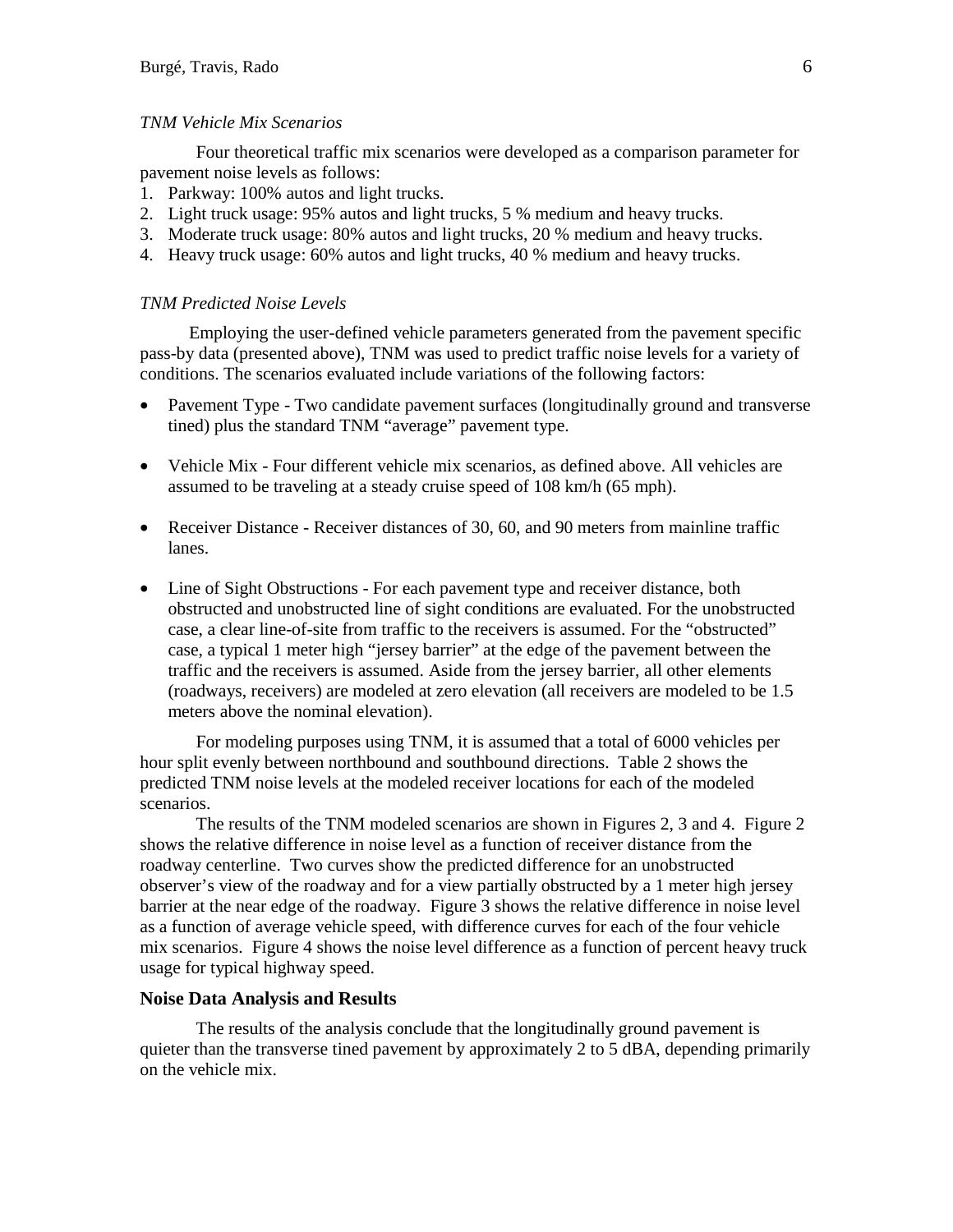The short-term aggregate traffic noise measurements conducted along the study test section during the peak noise hour (which generally corresponds to a light to medium truck usage mix scenario) show that the longitudinal ground pavement is about 3.0 dBA quieter than the transverse tined pavement. Aggregate traffic noise measurement conducted approximately one year later showed essentially no change in absolute or relative noise levels.

The single vehicle pass-by regression analysis indicates that the longitudinally ground pavement does not provide the same acoustic benefit to all vehicle types uniformly. The longitudinally ground pavement provides approximately 5 dBA noise improvement for automobiles and light trucks relative to the transverse tined pavement, but only about 2 dBA improvement for medium and heavy trucks. This result was expected since automobile noise levels are dominated by tire-pavement noise at highway speeds, while engine and exhaust noise (which is independent of pavement type) makes a significant contribution for heavy and medium trucks at highway speeds. This suggests that higher percentages of heavy and medium trucks using the roadway would diminish the relative acoustical advantage of the longitudinally ground pavement. This conclusion is supported by the TNM predicted noise levels, which indicate that the longitudinal ground pavement would be approximately 5.4 dBA quieter than the transverse tined pavement the parkway scenario (100% autos) but only about 2.2 dBA quieter for the heavy truck usage scenario (Figure 4). A 2 dBA difference in noise level is generally below the threshold of a perceptible difference to the average human ear.

The comparison of TNM predicted noise levels also suggests that receiver distance and small line of sight obstructions (such as a jersey barrier) play a lesser role in the relative noise levels of the two pavement types (Figure 2). The presence of a jersey barrier reduced the relative benefit of the longitudinally ground pavement by less than 0.5 dBA. The influence of distance on the relative difference in noise levels of the two pavement types was 0.3 dBA or less. The influence of vehicle speed on relative noise level was generally less than 0.5 dBA depending on vehicle mix, over the range of typical highway speeds (Figure 3).

## **SKID TESTS AND MACROTEXTURE MEASUREMENTS**

Skid resistance and macrotexture measurements were performed in April, 2000 and June, 2001. Tests were conducted on the longitudinal diamond ground and transverse tined PCCP surfaces in the northbound lanes (constructed in 1999) and the southbound lanes (constructed in 1998). Tests were performed in both the driving lane and passing lane.

Skid resistance measurements were made at 67, 83 and 100 km/h (40, 50, and 60 mph) on each surface treatment with both blank and ribbed test tires. Skid resistance is defined as the retarding force generated by the interaction between a pavement and a tire under a locked-wheel condition (*6*). To ensure that measurements made at various times and places can be compared with each other, a standardized tire was used and a standard amount of water was applied to the dry pavement ahead of the tire. The details of the skid resistance test procedure are described in the *ASTM E 274* (*7*). The details of the blank and ribbed standard test tires are described in the *ASTM E 524* (*8*) and the *ASTM E 501* (*9*) respectively. A minimum of five measurements per test section were conducted and used to calculate an average for each test section. The results of the pavement skid test are reported in Table 3 as the skid number (SN).

The values reported in Table 3 are reasonable and are considered accurate in accordance with ASTM standards. The effect of speed is consistent and as expected (SN decreases when speed increases) for the average SN. The acceptable precision of SN units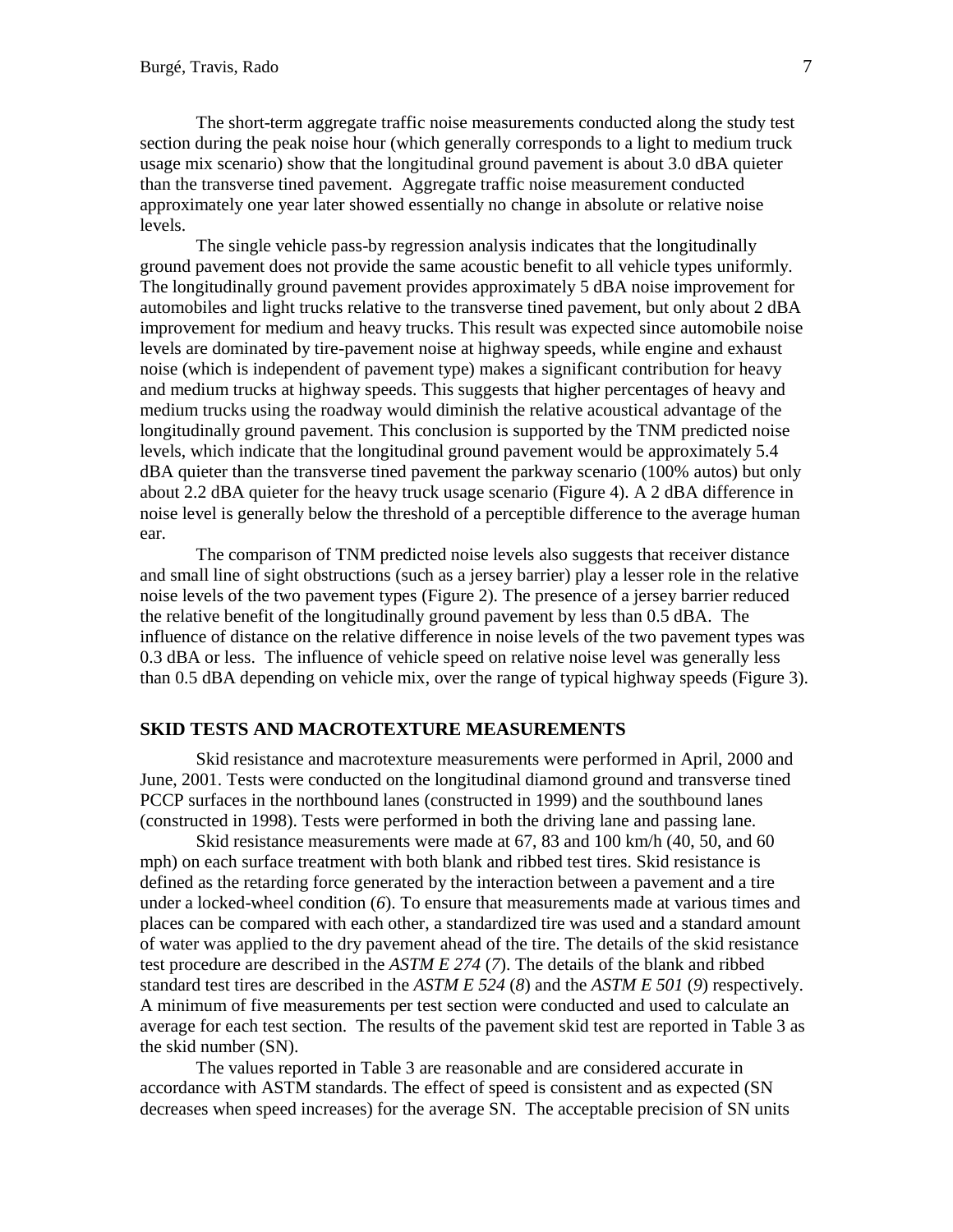can be stated in the form of repeatability. ASTM E 274 suggests an acceptable standard deviation of 2 SN units.

The two different test tires were used to measure two different pavement surface characteristics. Tests performed using the blank (smooth) test tire represent the pavement's macrotexture, while measurements made with the ribbed test tire best represent the pavement's microtexture. In general, microtexture provides the frictional capability of dry pavement. Macrotexture provides the drainage capability at the tire-pavement interface and therefore how effective the microtexture will be when the pavement is wet.

Good microtexture is obtained by using suitable aggregate in the pavement surface. Fine aggregates containing a minimum of 25% siliceous sand; durable non-polishing coarse aggregates, a low water to cement ratio, adequate air content, adequate cement factor, and good curing practices are all necessary to obtain high-quality durable concrete (*10*).

To further investigate the pavement surface's macrotexture, mean texture depth (MTD) measurements were performed. This measurement involves spreading a known volume of glass spheres on a clean, dry pavement surface, measuring the area covered, and calculating the average depth between the bottom of the pavement surface voids and the top of surface aggregate. Ten mean texture depth measurements were made in each of the eight test sections. The tests were conducted in accordance with *ASTM E 965* (*11*). The average mean texture depth for the longitudinal diamond ground surfaces was 0.58 mm in 2000 and 0.46 mm in 2001. The average mean texture depth for the transverse tined surfaces was 0.58 mm in 2000 and 0.53 mm in 2001. Data for both surfaces indicate a small drop in macrotexture for the one-year period.

The standard deviation of repeated MTD measurements by the same operator on the same surface can be as low as 1% of the average texture depth. The standard deviation of different measurements within the same site (pavement surface) may be as large as 27% of the average texture depth (*11*).

#### **Analysis of Data**

Skid resistance becomes a major factor in traffic safety when the pavement is wet. However, skid resistance is not the only factor affecting wet pavement safety. Other factors include: traffic characteristics (speed, density, percentage of trucks), road geometric configuration (horizontal curvature, vertical alignment, and super-elevation), driving difficulty (signalization, presence of turning lanes and weaving movements, surrounding land use, and number of access points), and pavement wet time (average period of time during a year when the pavement is wet) (*12*). All of these factors interact in a manner that is very difficult to analyze in quantitative terms. This is the main reason for the lack of nationally accepted minimum skid resistance values that could be used as safety thresholds.

Having recognized that skid resistance alone does not determine the level of wet pavement safety, the ranges of 35 to 40 for ribbed tire skid resistance and 20 to 25 for blank tire skid resistance, (both measured at 65 km/h) have been recommended in the past as the minimum values that should apply to highway pavements in general (*13*). These values were based on a trend that was observed in a study of wet-to-dry pavement accidents versus skid number in the State of Kentucky. The Pennsylvania State Department of Transportation uses the recommended lower values (35 and 20) in addition to certain accident criteria as thresholds to erect "Slippery When Wet" signs until the pavement surface friction characteristics could be improved. All sites in this study have skid resistances above those ranges.

When arranging the mean texture depth data in an order from the most to the least exposure to traffic, the 2000 MTD data of the experimental longitudinal diamond ground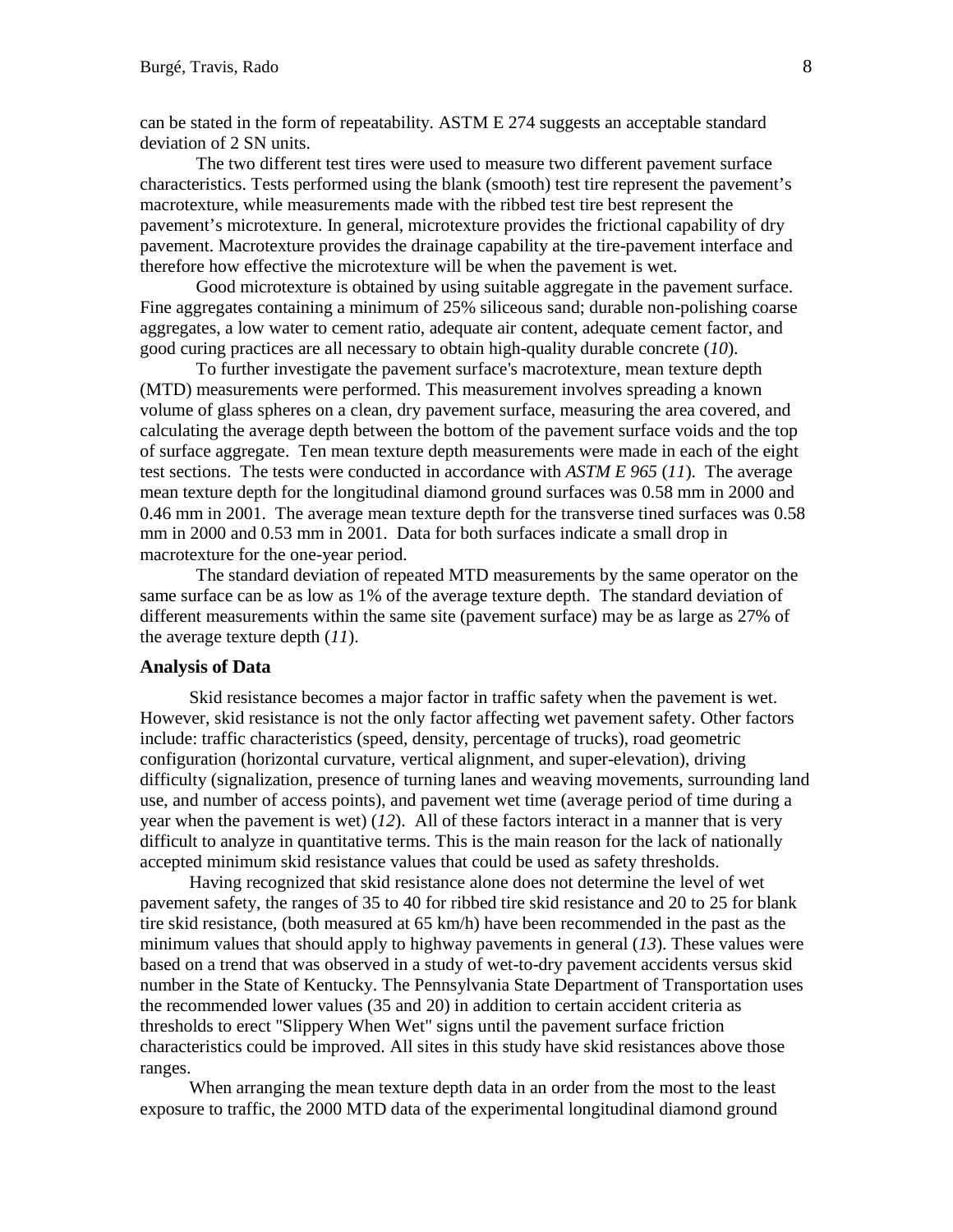surface demonstrate a decline from 0.71 to 0.53 mm. The transverse tined surface remained virtually unchanged at 0.56 mm. The data from 2001 testing shows the same trend for the experimental longitudinal diamond ground surface (0.51 to 0.43 mm); however, the transverse-tined surface demonstrates a reverse trend (0.48 mm on the least-traveled surface to 0.56 mm on the most-traveled surface). It should be noted that the operators reported a large variability in the surface macrotexture within a single test section. The 2001 measurements were obtained in the section as the previous year, but not in the exact same location (as it is difficult to locate the lock-up in the precise same location from year to year). However, many actual skid tests were performed within each section and were averaged to give the nominal values for the corresponding sections. The difference between 2001 measurements on all surfaces might simply demonstrate the variability of the surfaces rather than a trend related to traffic level. Initially, it appeared that the experimental surface was being affected more by traffic than the transverse tined surface. However, it is too early to speculate whether this is representative of a trend that might continue or level out over a period of time.

As seen in Figure5, the skid resistance levels of the driving lane  $(SN_D)$  are generally lower than the skid resistance levels of the passing lane  $(SN_{P})$ . This relationship is illustrated by the fact that almost all data points on the graphs are above the line traversing the plot at a 45-degree angle which represents the points at which the  $SN<sub>P</sub>$  and  $SN<sub>D</sub>$  are equal. This data is consistent with the general trend that higher average daily traffic levels are found in the driving lane rather than in the passing lane. Larger average daily traffic levels increase the rate at which the pavement surface becomes polished and thereby lowers the microtexture value of the surface at a faster rate.

As shown in Figure 6, there is an equal distribution of the ribbed tire SN data points about the line traversing the plot at a 45-degree angle. The line represents the points at which the SN<sub>Longitudinal</sub> and SN<sub>Transverse</sub> are equal. The 2000 blank tire SN data points are consistently higher for the longitudinal diamond ground pavement compared to those of the transversetined. The 2001 blank tire SN data show a general shift toward the line of equality with the exception of the data for the southbound passing lane. This suggersts that LDG macrotexture starts out better that TT but deteriorates more quickly, so that after one year, LDG and TT macrotextures are more equal."

In summary, initial results show a greater loss of macrotexture ( $MTD$  and  $SN_B$ ) for the experimental longitudinal diamond ground surface than for the transverse tined surface. However, the relative skid resistance of the experimental longitudinal diamond ground surface tends to be higher than that of the transverse tined surface using a blank tire (representative of the surface macrotexture / resistance to wet pavement accidents). There is no significant difference in the skid resistance measured with the ribbed tire (representative of the surface microtexture), as would be expected since both pavements were constructed using the same mix design.

#### **DISCUSSION OF RELATIVE SERVICE LIFE**

The pavement skid resistance is expected to change over a period of several years. Comparing the data for the experimental longitudinal diamond ground surface constructed in 1998 with that constructed in 1999 yields no significant difference in mean SN value (Table 3). Comparing the data for the transverse-tined surface constructed in 1998 with that constructed in 1999 yields a small difference in mean SN. The 2001 data shows even less difference in mean SN between the different construction years for the transverse tined surface. This would indicate that the small difference in skid resistance between the northbound surface and the southbound surface is diminishing.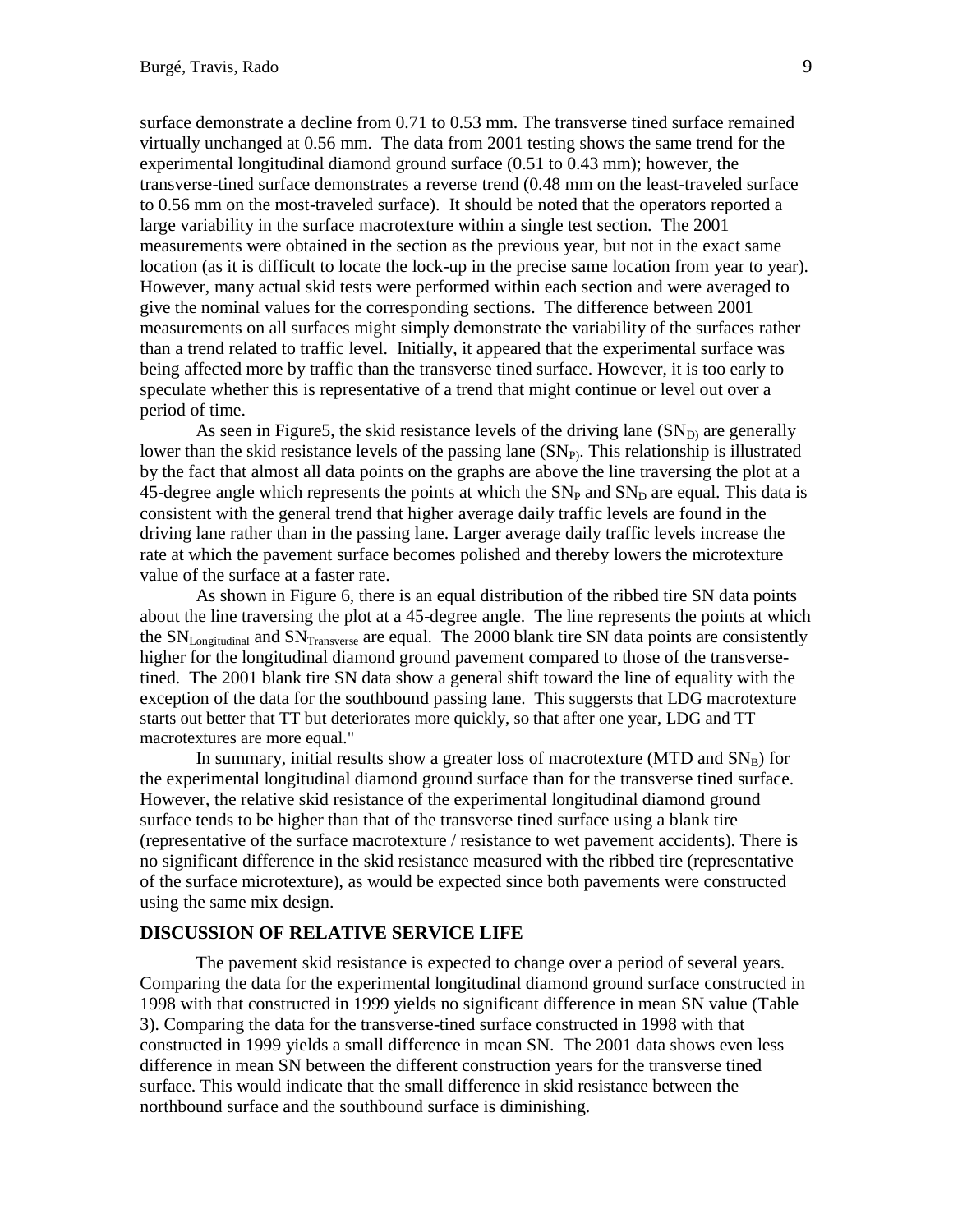Another consideration is the life-cycle cost. Similar studies (*14,15*) have shown a long-term benefit from diamond grinding. The studies speculate that the benefit is realized from reduced pavement joint fatigue that results from the smooth surface created by diamond grinding. Profilograph readouts from this project show that the diamond grinding creates a significantly smoother profile, so the diamond grinding process may show a long-term (20+ years) benefit due to the increased service life.

*Note that this data was collected from 177 rehabilitated highway sections in 26 states throughout the country. To date no known data is available on the longevity of newly constructed diamond ground pavements, which may differ from the rehabilitated highways in that the concrete is harder due to the additional curing time.* 

# **FUTURE RESEARCH (YEAR 2001)**

Pavement noise and skid resistance testing is to be continued over the next several years on an annual basis in order to further document changes in these parameters over time. The data should be measured at the same time of the year (i.e., spring) to avoid changes in measured values caused by short-term and long-term seasonal variations. Traffic volumes and accident data will also be collected. Interviews with various highway users such as state troopers, maintenance personnel, and others will be conducted to determine if there are noticeable differences in maintenance requirements, vehicle operation, or rider comfort while traveling over the different pavement surfaces.

## **CONCLUSIONS**

## **Construction Time and Cost**

The longitudinal diamond ground pavement will require more construction time and will cost more than transverse tining. However, a higher initial cost for longitudinal diamond grinding would likely be partially offset by an extended service life.

## **Pavement Noise**

The longitudinally diamond ground pavement was shown to be 2 to 5 dBA quieter than the transverse tined pavement, depending mostly on the percentage of heavy trucks in the vehicle mix. The longitudinally ground pavement was approximately 3 to 4 dBA quieter for typical highway traffic mix and speed. Aggregate traffic noise measurements made after approximately one year showed virtually no difference in relative or absolute noise levels.

## **Skid Resistance**

Initial measurements show a greater wet skid resistance for the longitudinal diamond ground surface than for the transverse tined surface. The difference was shown to be less after about one year, but with the longitudinal diamond ground pavement still superior. The dry skid resistance for both pavement surface treatments was essentially the same.

# **ACKNOWLEDGEMENTS**

This study was administered by Christopher Waite, P.E., Director of Design, New York State Thruway Authority, and was funded by the New York State Thruway Authority and the Federal Highway Administration.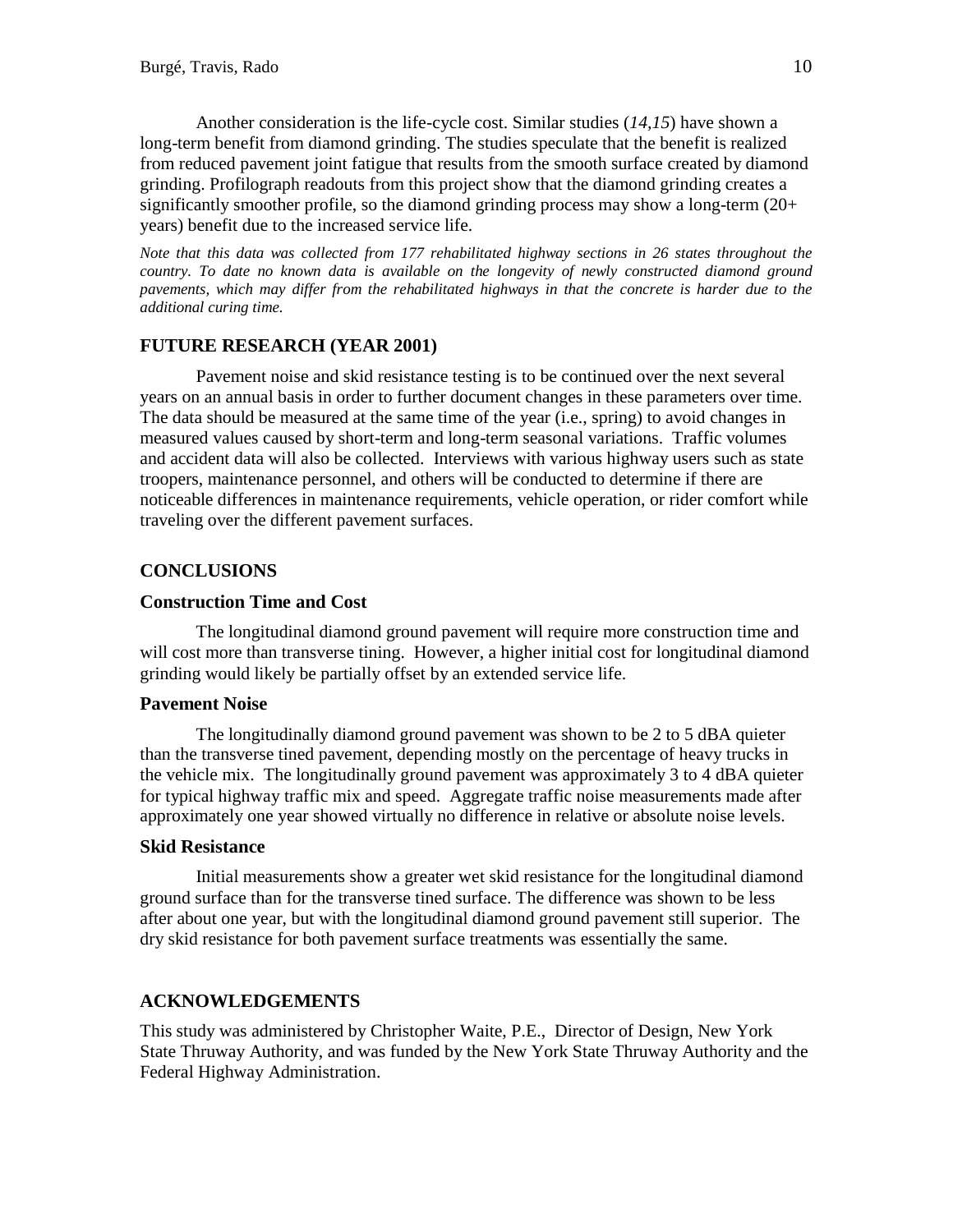# **REFERENCES**

- 1. FHWA PCC Surface Texture Technical Working Group Findings www.bts.gov/ntl/docs/79\_tpave.html.
- 2. American Concrete Pavement Association, "*Diamond Grinding and Concrete Pavement Restoration*", ACPA Technical Bulletin TB-008P, 1990.
- 3. Wayson R.L. *Relationship Between Pavement Surface Texture and Highway Traffic Noise*, NCHRP Synthesis 268, TRB, National Research Council, Washington D.C. 1998.
- 4. Fleming, G.G., A.S. Raposa, and C.S. Lee. 1995. *Development of National Reference Energy Mean Emission Levels for the FHWA Traffic Noise Model (FHWA TNM), Version 1.0.* Cambridge, MA: John A. Volpe National Transportation Systems Center, Acoustics Facility. FHWA-PO-96-008
- 5. Lee, C.S. and G.G. Fleming. 1996. *Measurement of Highway Related Noise*. Cambridge, MA: John A. Volpe National Transportation Systems Center, Acoustics Facility. FHWA-PO-96-046
- 6. American Society for Testing and Materials, "*Standard Definitions of Terms Relating to Traveled Surface Characteristics, Designation: E 867*," in Annual Book of ASTM Standards, Vol. 04.03 (Philadelphia, PA: ASTM, 1999).
- 7. American Society for Testing and Materials, "*Standard Test Method for Skid Resistance of Paved Surfaces Using a Full-Scale Tire, Designation: E 274*," in Annual Book of ASTM Standards, Vol. 04.03 (Philadelphia, PA: ASTM, 1999).
- 8. American Society for Testing and Materials, "*Standard Specification for Standard Smooth Tire for Pavement Skid-Resistance Tests, Designation: E 524*," in Annual Book of ASTM Standards, Vol. 04.03 (Philadelphia, PA: ASTM, 1999).
- 9. American Society for Testing and Materials, "*Standard Specification for Standard Rib Tire for Pavement Skid-Resistance Tests, Designation: E 501*," in Annual Book of ASTM Standards, Vol. 04.03 (Philadelphia, PA: ASTM, 1999).
- 10. U.S. Department of Transportation Federal Highway Administration, "*Portland Cement Concrete Mix Design and Field Control,*" FHWA Technical Advisory T 5080.17, - 1994.
- 11. American Society for Testing and Materials, "*Standard Test Method for Measuring Pavement Macrotexture Depth Using a Volumetric Technique, Designation: E 965*," in Annual Book of ASTM Standards, Vol. 04.03 (Philadelphia, PA: ASTM, 1999).
- 12. B. T. Kulakowski, et. al. Skid Resistance Manual, Report No. FHWA-IP-90-013 (Washington, DC: Federal Highway Administration, 1990).
- 13. W. E. Meyer and J. J. Henry. "*Tire-Pavement Traction, Demand and Availability*," SAE Technical Paper Series, Paper No. 840071, 7 pp., 1984.
- 14. Snyder, M.J. Reiter, K.T. Hall, and M.I. Darter, "Rehabilitation of Concrete Pavements, Volume I: Repair Rehabilitation Techniques," Report FHWA-RD-88-071, 1989.
- 15. S. Rao, H.T. Yu, and M.I. Darter, "*The Longevity and Performance of Diamond-Ground Pavements*," Research and Development Bulliten RD118, 1999.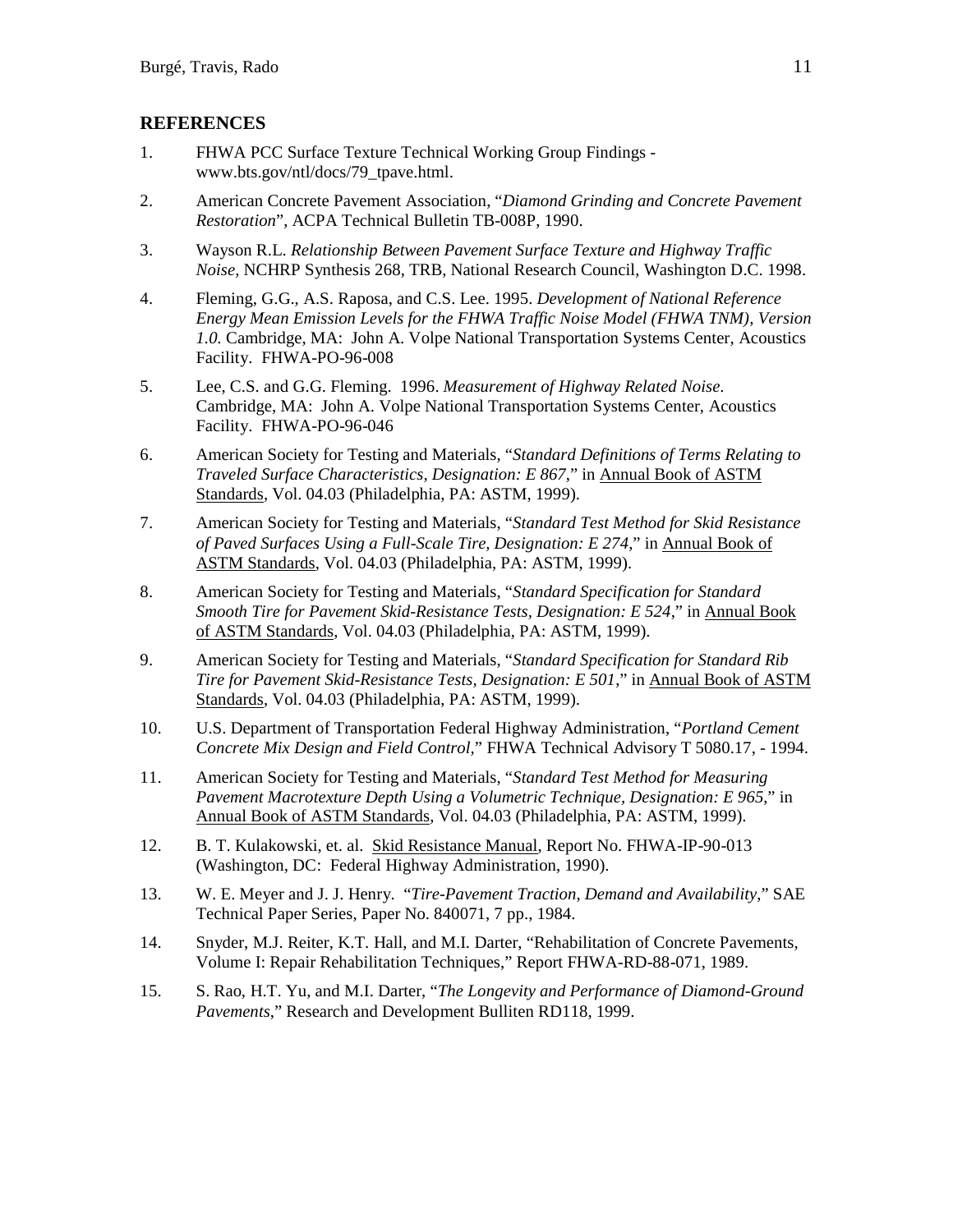## **LIST OF TABLES**

- TABLE 1 TNM User-defined Input Parameters
- TABLE 2 Predicted Absolute Noise Levels
- TABLE 3 Summary of Calculated Skid Numbers

# **LIST OF FIGURES**

- FIGURE 1 Vehicle Pass-by Measurements for Automobiles
- FIGURE 2 Relative Difference in Noise Level as a Function of Receiver Distance
- FIGURE 3 Relative Difference in Noise Level as a Function of Vehicle Speed
- FIGURE 4 Relative Difference in Noise Level as a Function of Heavy Truck Usage
- FIGURE 5 Skid Resistance for Driving Lane versus Passing Lane
- FIGURE 6 Skid Resistance for Longitudinal Ground versus Transverse Tined PCCP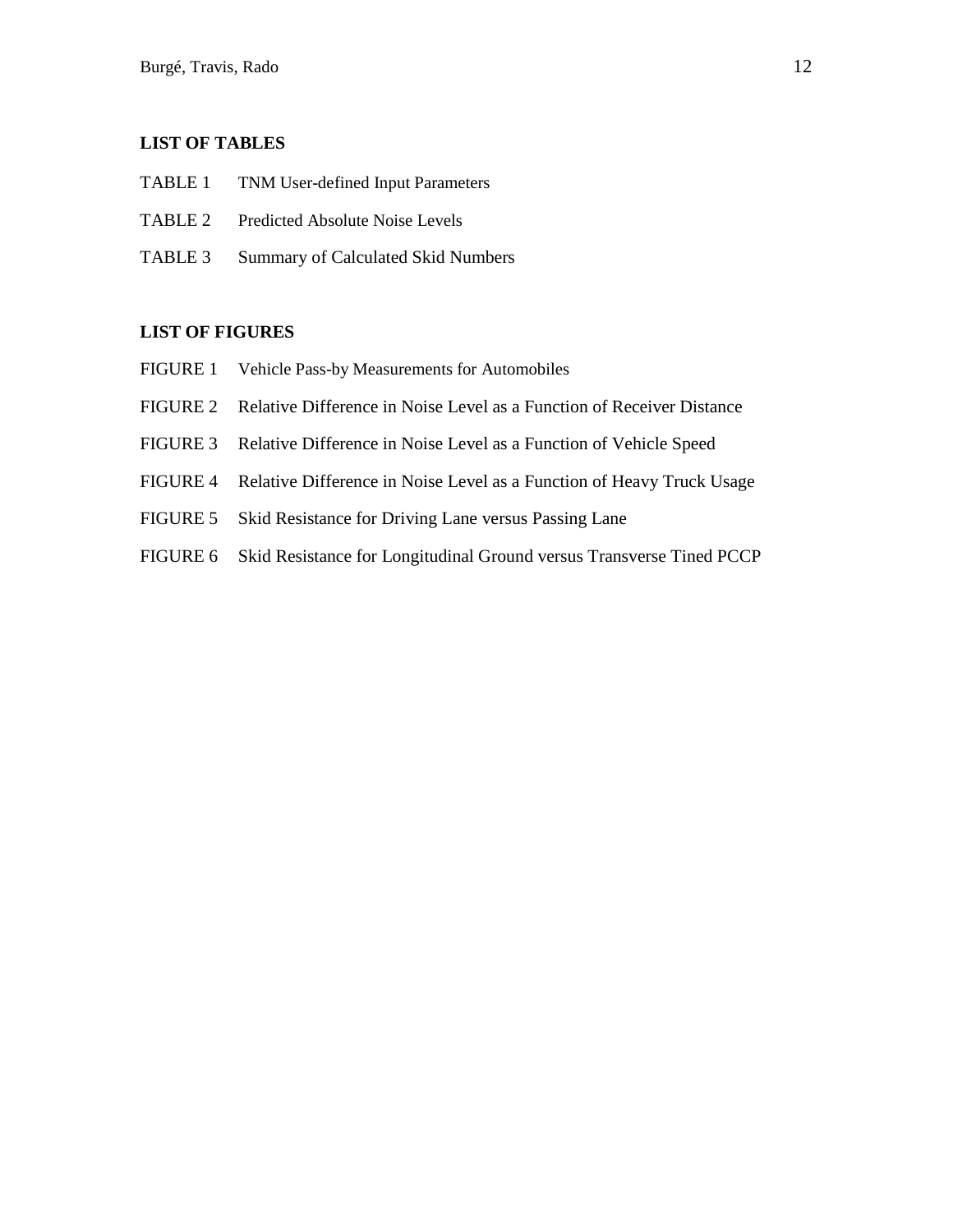| Pavement<br><b>Type</b> | <b>Vehicle Type</b>  | Min.<br>Level | <b>Intercept</b> | <b>Slope</b> | 95%<br>Confidence<br>Limit $(dB)$ |
|-------------------------|----------------------|---------------|------------------|--------------|-----------------------------------|
| Longitudinally          | Auto                 | 50.1          | 31.6             | 25           | $\pm 0.15$                        |
| Diamond<br>Ground       | <b>Medium Trucks</b> | 68.0          | 66.3             | 9.5          | $\pm 0.90$                        |
|                         | <b>Heavy Trucks</b>  | 74.3          | 8.6              | 43.7         | $\pm 0.30$                        |
| Transverse              | Auto                 | 50.1          | 28.3             | 29.8         | $\pm 0.12$                        |
| Tined                   | <b>Medium Trucks</b> | 68.0          | 59.6             | 14.2         | ± 0.64                            |
|                         | <b>Heavy Trucks</b>  | 74.3          | 15.9             | 40.7         | ± 0.23                            |

**TABLE 1 TNM User-Defined Input Data**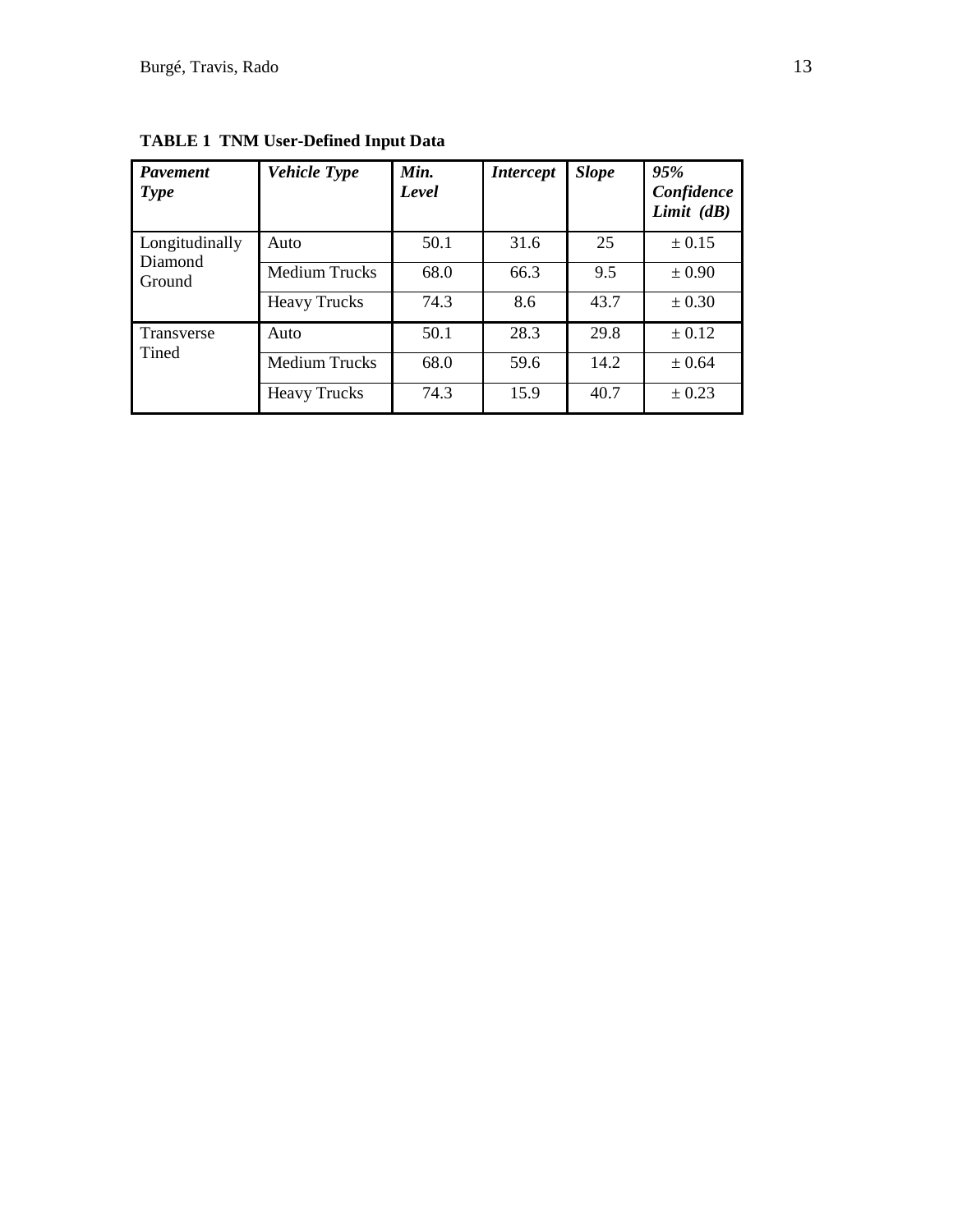| <b>Prediction Scenario</b> | Receiver           |                     |      |                       |      |      |            |  |
|----------------------------|--------------------|---------------------|------|-----------------------|------|------|------------|--|
|                            |                    | <b>Unobstructed</b> |      | <b>Jersey Barrier</b> |      |      |            |  |
| Pavement                   | <b>Traffic Mix</b> | 30 <sub>m</sub>     | 60m  | <b>90m</b>            | 30m  | 60m  | <b>90m</b> |  |
| <b>TNM</b> Average         | Parkway            | 72.0                | 67.4 | 64.7                  | 69.8 | 64.2 | 60.3       |  |
| <b>TNM</b> Average         | Lt. Truck          | 73.8                | 69.6 | 66.9                  | 72.2 | 67.2 | 63.9       |  |
| <b>TNM</b> Average         | Med. Truck         | 76.8                | 73.0 | 70.4                  | 75.7 | 71.3 | 68.2       |  |
| <b>TNM</b> Average         | Hvy. Truck         | 79.1                | 75.4 | 72.9                  | 78.2 | 73.9 | 71.0       |  |
| Longitudinal Ground        | Parkway            | 72.2                | 67.6 | 64.9                  | 70.1 | 64.4 | 60.6       |  |
| <b>Longitudinal Ground</b> | Lt. Truck          | 74.6                | 70.4 | 67.8                  | 73.1 | 68.3 | 65.0       |  |
| Longitudinal Ground        | Med. Truck         | 78.1                | 74.3 | 71.7                  | 77.0 | 72.7 | 69.7       |  |
| Longitudinal Ground        | Hvy. Truck         | 80.6                | 76.9 | 74.4                  | 79.7 | 75.5 | 72.6       |  |
| <b>Transverse Tined</b>    | Parkway            | 77.6                | 73.0 | 70.3                  | 75.5 | 69.8 | 66.0       |  |
| <b>Transverse Tined</b>    | Lt. Truck          | 78.7                | 74.4 | 71.7                  | 76.9 | 71.8 | 68.4       |  |
| <b>Transverse Tined</b>    | Med. Truck         | 80.9                | 77.0 | 74.4                  | 78.6 | 75.1 | 72.0       |  |
| <b>Transverse Tined</b>    | Hvy. Truck         | 82.9                | 79.1 | 76.5                  | 81.9 | 77.6 | 74.6       |  |

**TABLE 2 Predicted Absolute Noise Levels**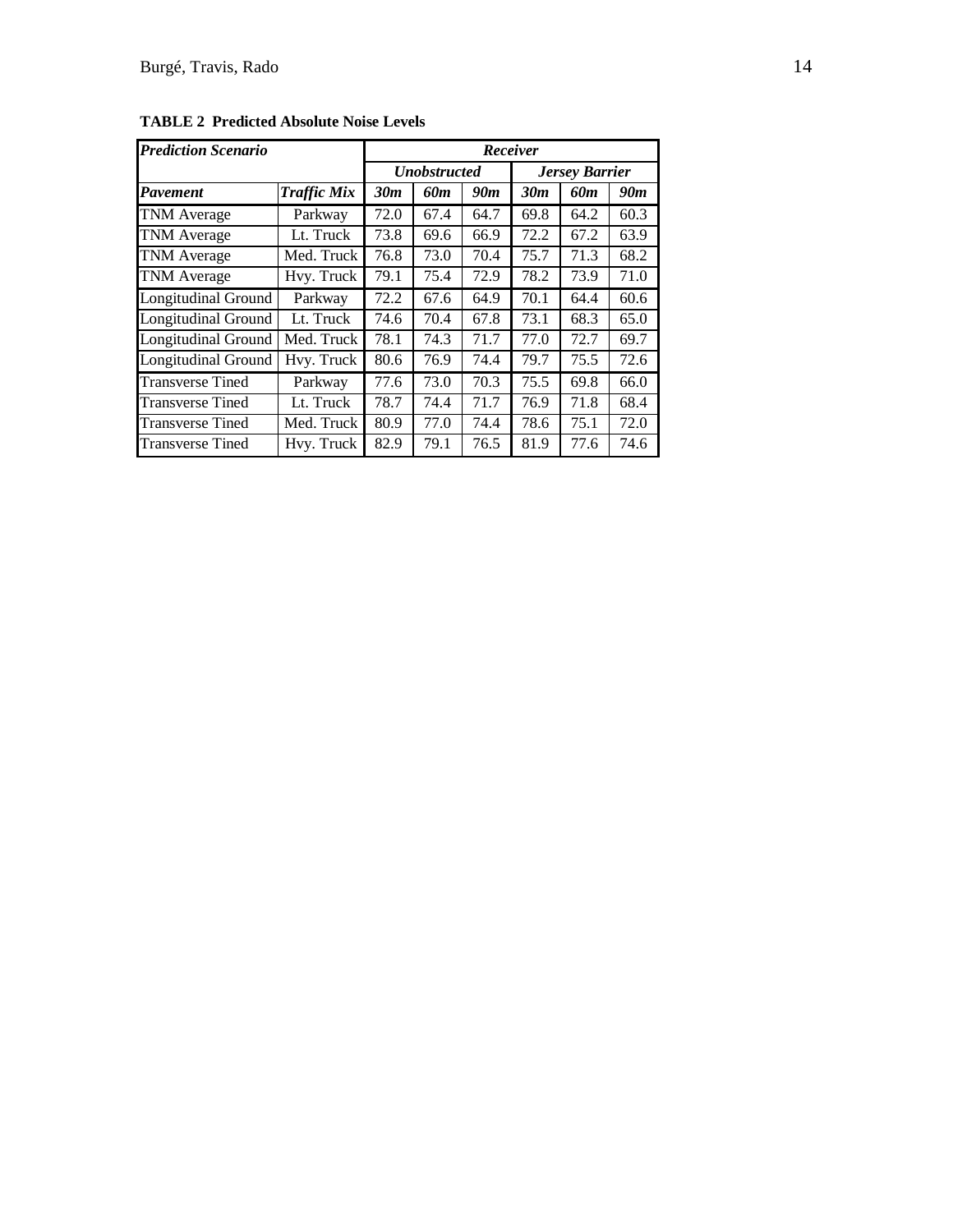| Test                           |                                     | $SN_{40}$  |      |           | $SN_{50}$ |                                                    |      |           | $\text{SN}_{60}$ |            |      |           |      |
|--------------------------------|-------------------------------------|------------|------|-----------|-----------|----------------------------------------------------|------|-----------|------------------|------------|------|-----------|------|
| Tire<br>Lane                   |                                     | <b>LDG</b> |      | <b>TT</b> |           | <b>LDG</b>                                         |      | <b>TT</b> |                  | <b>LDG</b> |      | <b>TT</b> |      |
|                                |                                     | 2000       | 2001 | 2000      | 2001      | 2000                                               | 2001 | 2000      | 2001             | 2000       | 2001 | 2000      | 2001 |
| <b>Blank</b>                   | <b>SB DRV</b>                       | 37.2       | 35.7 | 30.6      | 33.7      | 30.5                                               | 24.4 | 23.8      | 20.0             | 27.0       | 18.6 | 24.2      | 20.1 |
|                                | NB                                  | 37.6       | 29.9 | 32.5      | 29.1      | 31.6                                               | 24.6 | 27.7      | 25.6             | 25.8       | 19.3 | 22.7      | 19.4 |
|                                | <b>DRV</b>                          |            |      |           |           |                                                    |      |           |                  |            |      |           |      |
|                                | <b>SB PAS</b>                       | 44.7       | 39.8 | 33.7      | 29.9      | 37.1                                               | 36.7 | 26.5      | 24.9             | 31.3       | 23.8 | 22.4      | 19.1 |
|                                | <b>NB PAS</b>                       | 46.8       | 34.6 | 34.4      | 34.3      | 36.3                                               | 31.2 | 31.7      | 27.6             | 29.1       | 22.3 | 30.5      | 21.3 |
|                                | Average                             | 41.6       | 35.0 | 32.8      | 31.8      | 33.9                                               | 29.2 | 27.4      | 24.5             | 28.3       | 21.0 | 25.0      | 20.0 |
| Ribbed                         | <b>SB DRV</b>                       | 41.5       | 38.0 | 40.6      | 39.7      | 39.2                                               | 35.0 | 38.9      | 35.6             | 35.4       | 31.2 | 36.2      | 33.0 |
|                                | NB                                  | 41.4       | 40.9 | 42.9      | 42.1      | 38.4                                               | 35.5 | 43.4      | 36.9             | 40.1       | 34.2 | 38.1      | 34.7 |
|                                | <b>DRV</b>                          |            |      |           |           |                                                    |      |           |                  |            |      |           |      |
|                                | <b>SB PAS</b>                       | 48.5       | 45.3 | 43.5      | 45.5      | 43.2                                               | 43.9 | 39.7      | 42.9             | 38.5       | 35.6 | 38.8      | 38.0 |
|                                | <b>NB PAS</b>                       | 49.1       | 45.0 | 49.7      | 46.8      | 44.6                                               | 40.5 | 47.4      | 43.3             | 40.0       | 38.0 | 45.0      | 43.4 |
|                                | Average                             | 45.1       | 42.3 | 44.2      | 43.5      | 41.4                                               | 38.7 | 42.4      | 39.7             | 38.5       | 34.8 | 39.5      | 37.3 |
|                                | $LDG = longitudinal diamond$ ground |            |      |           |           |                                                    |      |           |                  |            |      |           |      |
| $TT = \text{transverse}$ tined |                                     |            |      |           |           |                                                    |      |           |                  |            |      |           |      |
| $SB = southbound$              |                                     |            |      |           |           | Southbound lanes opened to traffic December, 1998. |      |           |                  |            |      |           |      |
| $NB = northbound$              |                                     |            |      |           |           | Northbound lanes opened to traffic December, 1999. |      |           |                  |            |      |           |      |
| $DRV = driving$ lane           |                                     |            |      |           |           |                                                    |      |           |                  |            |      |           |      |
|                                | $PAS = passing$ lane                |            |      |           |           |                                                    |      |           |                  |            |      |           |      |

**TABLE 3** Summary of Calculated Skid Numbers.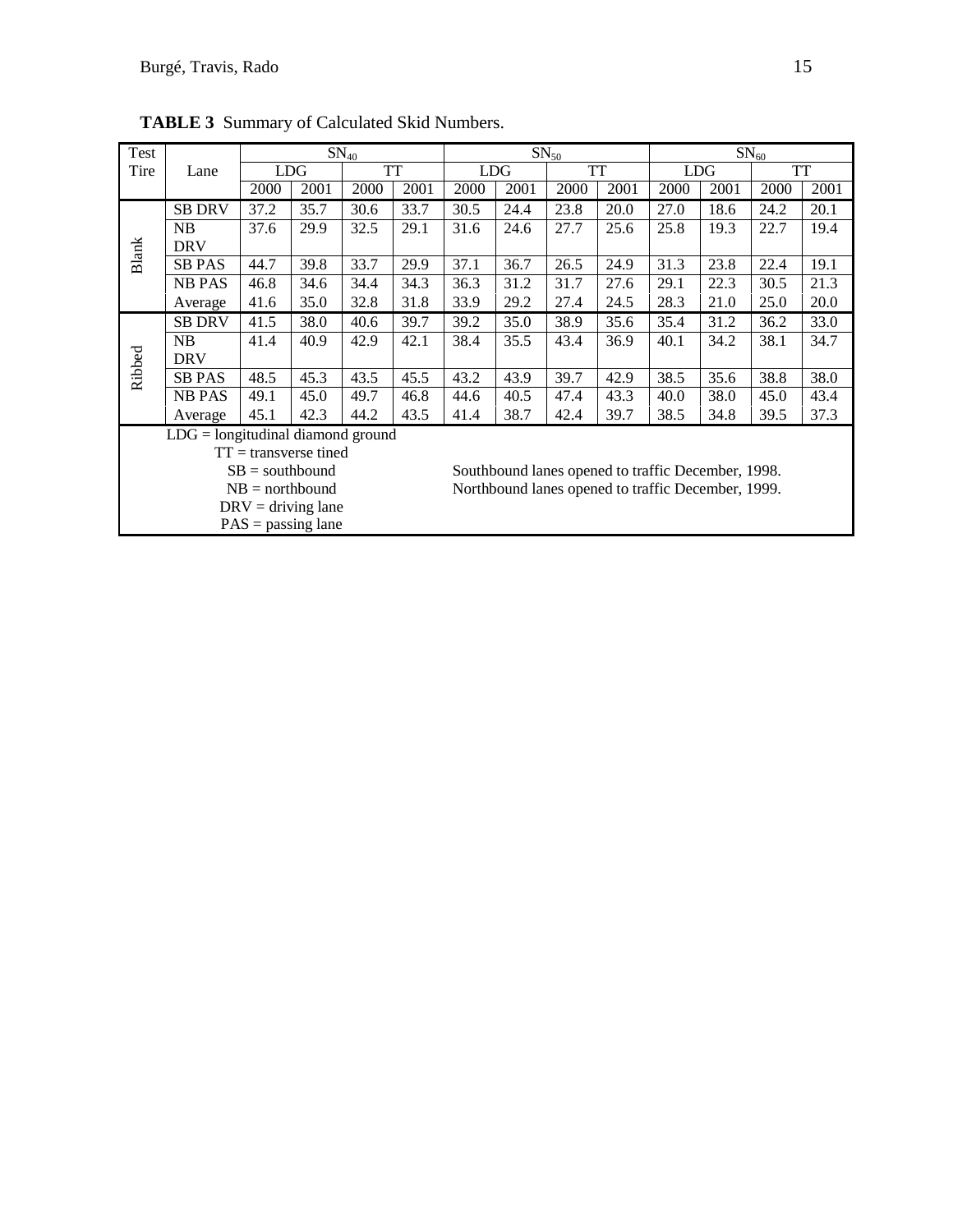

**FIGURE 1. Single Vehicle Pass-by Noise Measurements for Automobiles**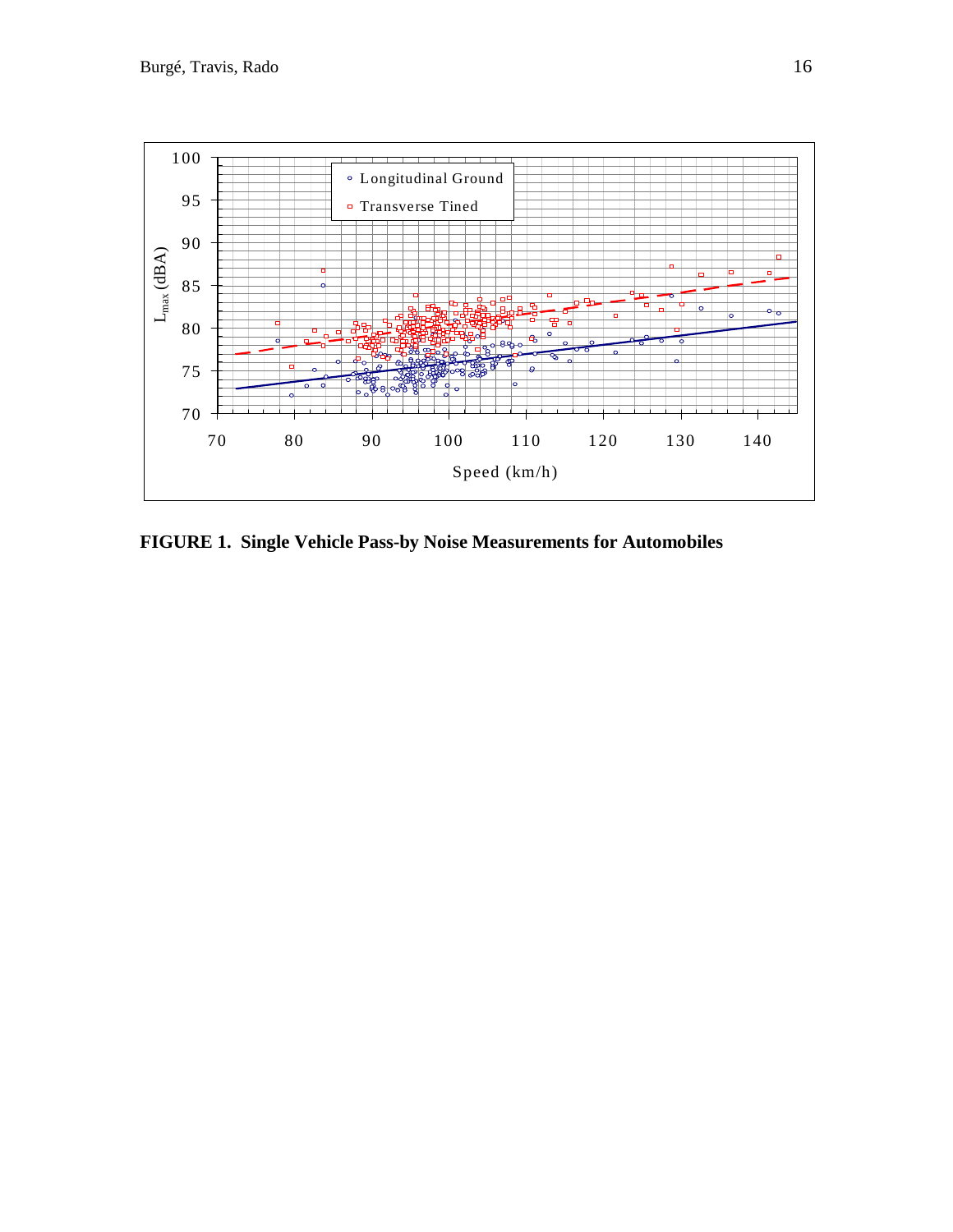

**FIGURE 2. Relative Difference in Noise Level as a Function of Receiver Distance**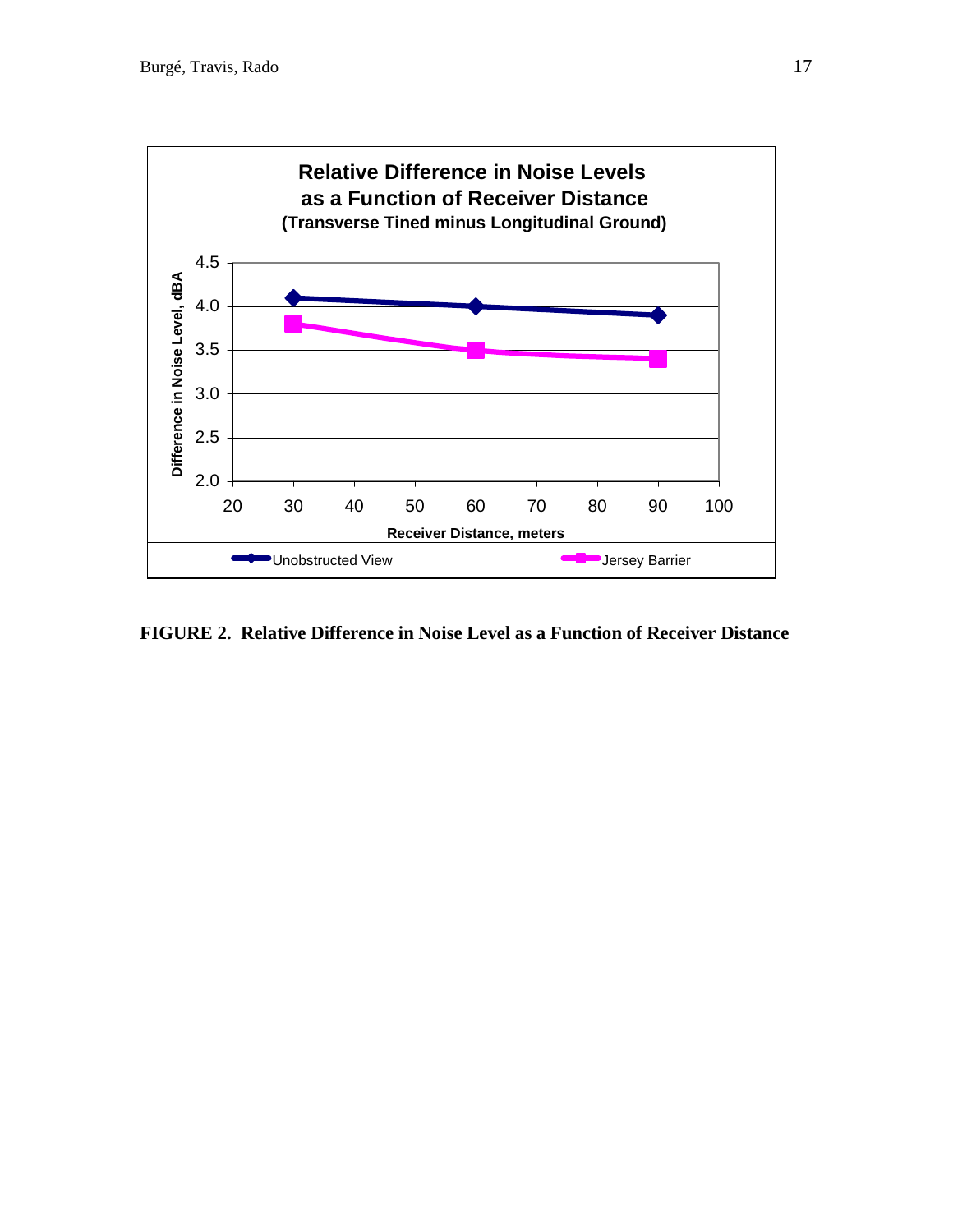

**FIGURE 3. Relative Difference in Noise Level as a Function of Vehicle Speed**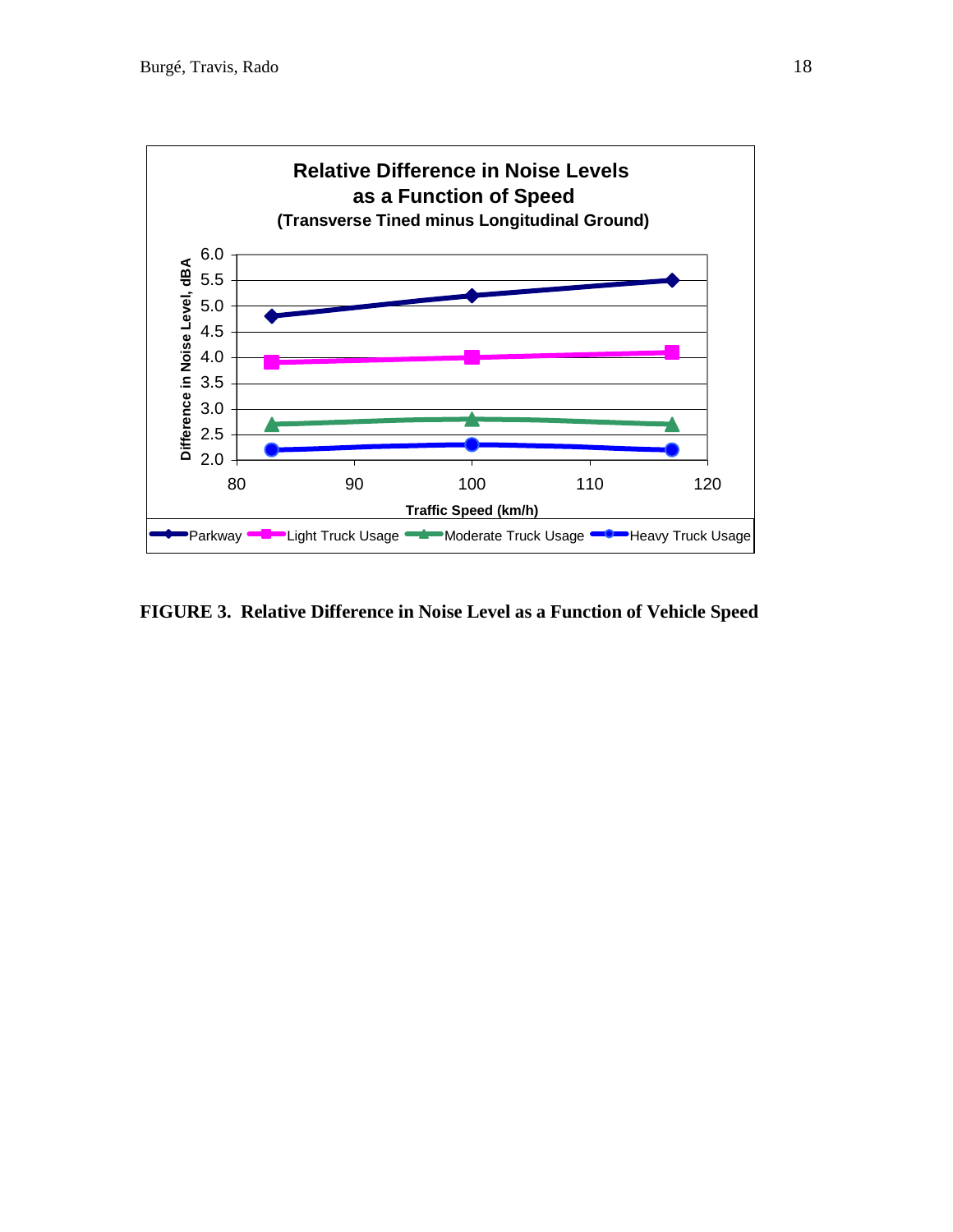

**FIGURE 4. Relative Difference in Noise Level as a Function of Heavy Truck Usage**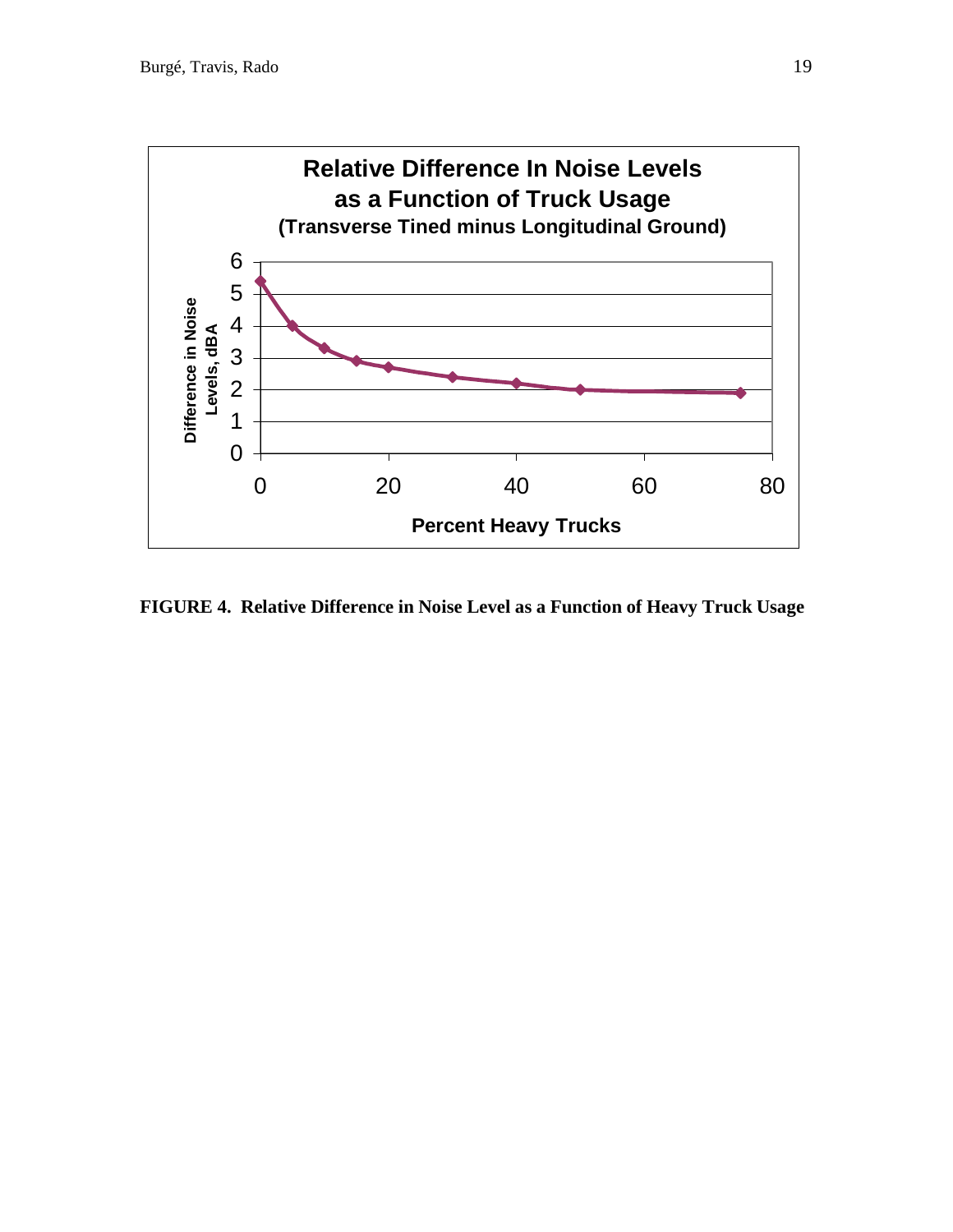

**FIGURE 5. Skid Resistance for Driving Lane versus Passing Lane**